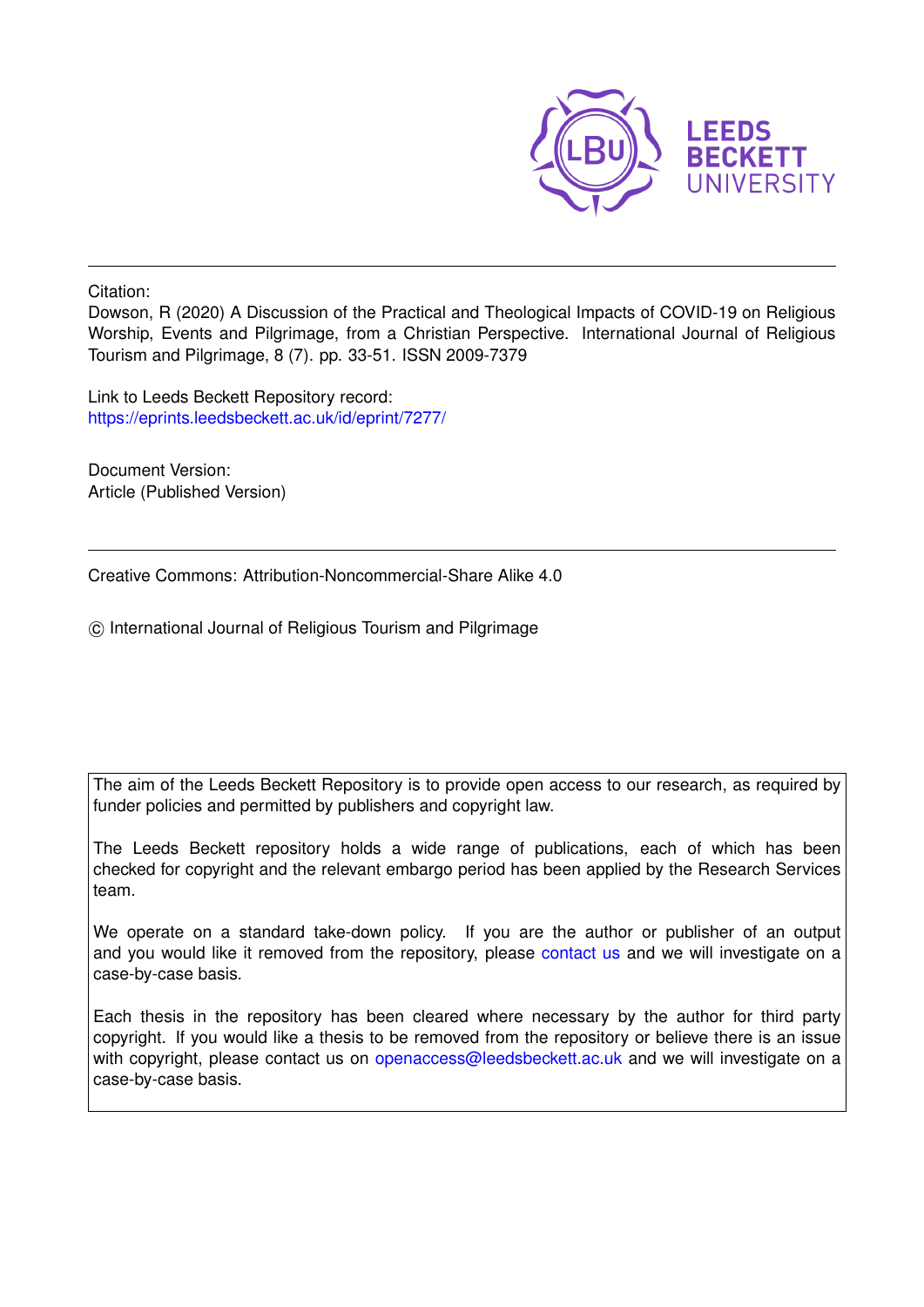

# [International Journal of Religious Tourism and](https://arrow.tudublin.ie/ijrtp)  [Pilgrimage](https://arrow.tudublin.ie/ijrtp)

[Volume 8](https://arrow.tudublin.ie/ijrtp/vol8) Issue 7 [The Impact of COVID-19 on Religious](https://arrow.tudublin.ie/ijrtp/vol8/iss7) [Tourism and Pilgrimage](https://arrow.tudublin.ie/ijrtp/vol8/iss7)

[Article 5](https://arrow.tudublin.ie/ijrtp/vol8/iss7/5) 

2020

# A Discussion of the Practical and Theological Impacts of COVID-19 on Religious Worship, Events and Pilgrimage, from a Christian Perspective

Ruth Dowson (Rev.) Leeds Beckett University, r.dowson@leedsbeckett.ac.uk

Follow this and additional works at: [https://arrow.tudublin.ie/ijrtp](https://arrow.tudublin.ie/ijrtp?utm_source=arrow.tudublin.ie%2Fijrtp%2Fvol8%2Fiss7%2F5&utm_medium=PDF&utm_campaign=PDFCoverPages)

Part of the [Christianity Commons,](http://network.bepress.com/hgg/discipline/1181?utm_source=arrow.tudublin.ie%2Fijrtp%2Fvol8%2Fiss7%2F5&utm_medium=PDF&utm_campaign=PDFCoverPages) [Practical Theology Commons](http://network.bepress.com/hgg/discipline/1186?utm_source=arrow.tudublin.ie%2Fijrtp%2Fvol8%2Fiss7%2F5&utm_medium=PDF&utm_campaign=PDFCoverPages), and the [Tourism and Travel](http://network.bepress.com/hgg/discipline/1082?utm_source=arrow.tudublin.ie%2Fijrtp%2Fvol8%2Fiss7%2F5&utm_medium=PDF&utm_campaign=PDFCoverPages)  [Commons](http://network.bepress.com/hgg/discipline/1082?utm_source=arrow.tudublin.ie%2Fijrtp%2Fvol8%2Fiss7%2F5&utm_medium=PDF&utm_campaign=PDFCoverPages)

#### Recommended Citation

Dowson, Ruth (Rev.) (2020) "A Discussion of the Practical and Theological Impacts of COVID-19 on Religious Worship, Events and Pilgrimage, from a Christian Perspective," International Journal of Religious Tourism and Pilgrimage: Vol. 8: Iss. 7, Article 5. Available at: [https://arrow.tudublin.ie/ijrtp/vol8/iss7/5](https://arrow.tudublin.ie/ijrtp/vol8/iss7/5?utm_source=arrow.tudublin.ie%2Fijrtp%2Fvol8%2Fiss7%2F5&utm_medium=PDF&utm_campaign=PDFCoverPages)

Creative Commons License<br>  $\bigcirc$  000

This work is licensed under a [Creative Commons](https://creativecommons.org/licenses/by-nc-sa/4.0/) [Attribution-Noncommercial-Share Alike 4.0 License](https://creativecommons.org/licenses/by-nc-sa/4.0/).

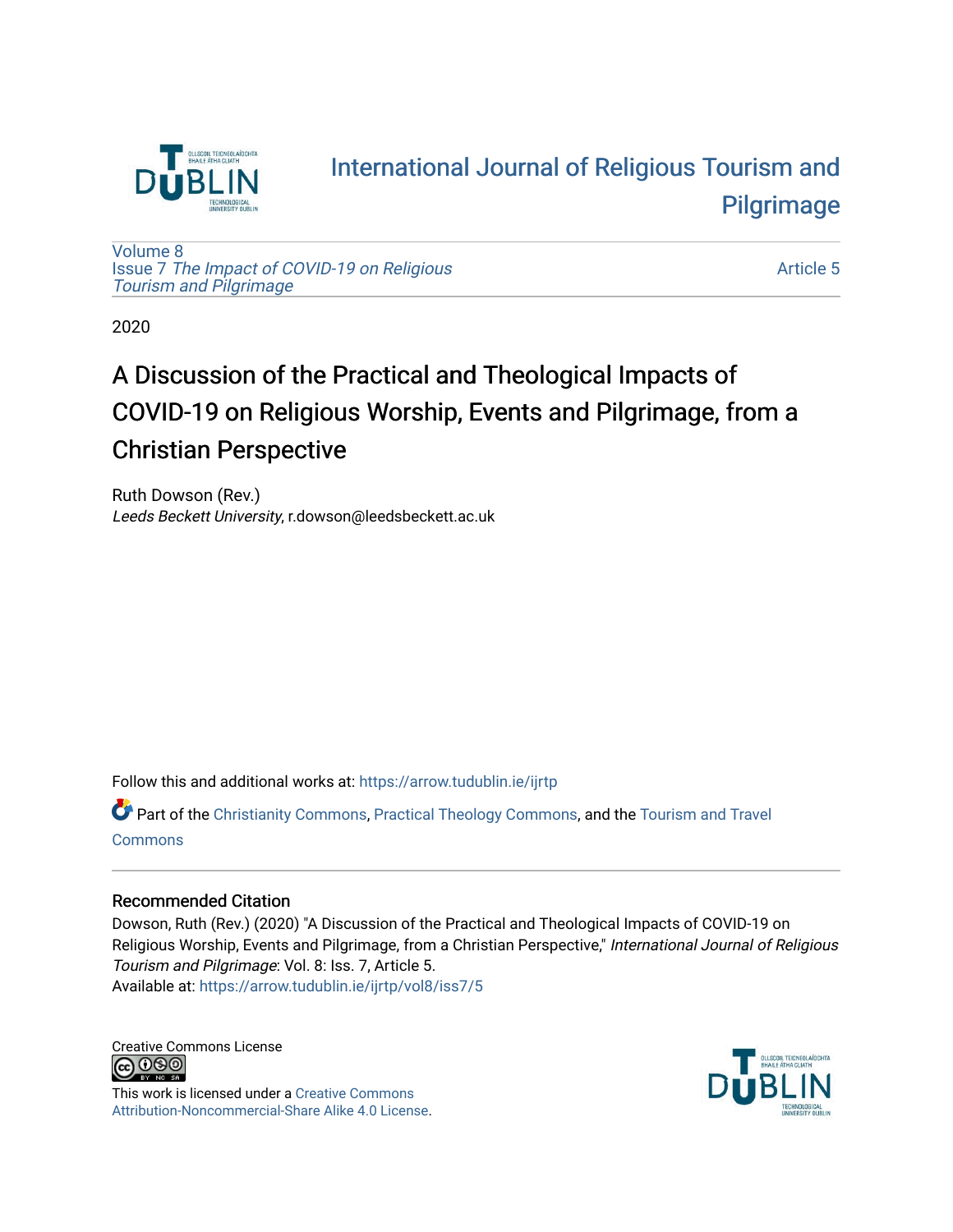# **A Discussion of the Practical and Theological Impacts of COVID-19 on Religious Worship, Events and Pilgrimage, from a Christian Perspective**

#### **Rev. Ruth Dowson**

Leeds Beckett University, UK Centre for Events Management, Leeds, UK. r.dowson@leedsbeckett.ac.uk

This article explores the impacts of the Covid-19 pandemic in 2020 on the worship services and events of Christian communities. Focusing on the UK in terms of practice, the research includes early pandemic examples from a range of Christian traditions and denominations, as well as relevant cases from other countries. The Christian church organisations considered range from the extensive world-wide reaches of the Roman Catholic Church, to international Protestant denominations such as the Anglican Communion, and to independent non-denominational groupings and local churches. This paper considers the ways in which churches are coming to terms with the impacts of this pervasive virus on the global community, and on their own congregations.

At a time when all religious events were postponed or cancelled, many churches moved online for the delivery of daily and weekly worship services. Yet, some other events needfully persisted; this has especially been the case for funerals, as the number of people who have died from the virus continues to increase around the world. Governments have imposed new regulations that required immediate changes in religious practice, and the effects of these are discussed, giving examples. And it is not only religious practice that is changing – religious tourism has shut down, whilst pilgrimage seems to have morphed into a new creature, enabling pilgrims to continue in their journeying. These new pilgrimages may be physical or virtual, but they have been moderated by the limitations on travel, by social distancing and by self-isolation.

Meanwhile, theology is not exempt from alteration. The virus continues to impact on central religious practices, such as receiving the Eucharist (Holy Communion), sharing the Peace, and the use of religious buildings, transforming the ways that the Christian faith is practiced. The suggested introduction of ticketing for services moves beyond theology to the continued Eventization of Faith in this new world.

**Key Words**: Covid-19; Coronavirus, pandemic, Church events, Eventization of Faith, pilgrimage

### **Introduction**

This paper considers the practical and theological impacts of the COVID-19 pandemic in 2020 on the worship services and events of Christian communities. Focusing on the UK in terms of practice, the research includes examples from a range of Christian traditions and denominations, as well as examples from countries other than the UK. Christian organisations considered, range from the extensive world-wide reaches of the Roman Catholic Church, to international Protestant denominations such as the Anglican Communion, and to the many independent local churches. This paper considers the ways churches are coming to terms with the impacts of this pervasive virus on the global community, and on their own congregations. The onset of the virus throughout the world has culminated in lockdown for much of the global population. By May 2020, some countries were beginning to emerge into a 'new normal', whilst others continued to struggle with the contagion.

At a time when all religious events and services were postponed or cancelled, many churches moved online for the delivery of daily and weekly worship services. Yet some other events have needfully persisted; this is especially the case for funerals, as the number of people who have died from the virus continues to increase around the world. Governments have imposed new regulations requiring immediate changes in the practice of worship, and the effect of these in the Christian context will be discussed, giving examples. And it is not only religious practice that is changing – religious tourism has shut down, whilst pilgrimage seems to have morphed into a new creature, enabling pilgrims to continue in their searches. These new pilgrimages may be physical or virtual, but they are moderated by the limitations on travel, by social distancing and by the need for self-isolation. Meanwhile, theology is not exempt from alteration, as the virus impacts on central religious practices such as participating in the Eucharist (Holy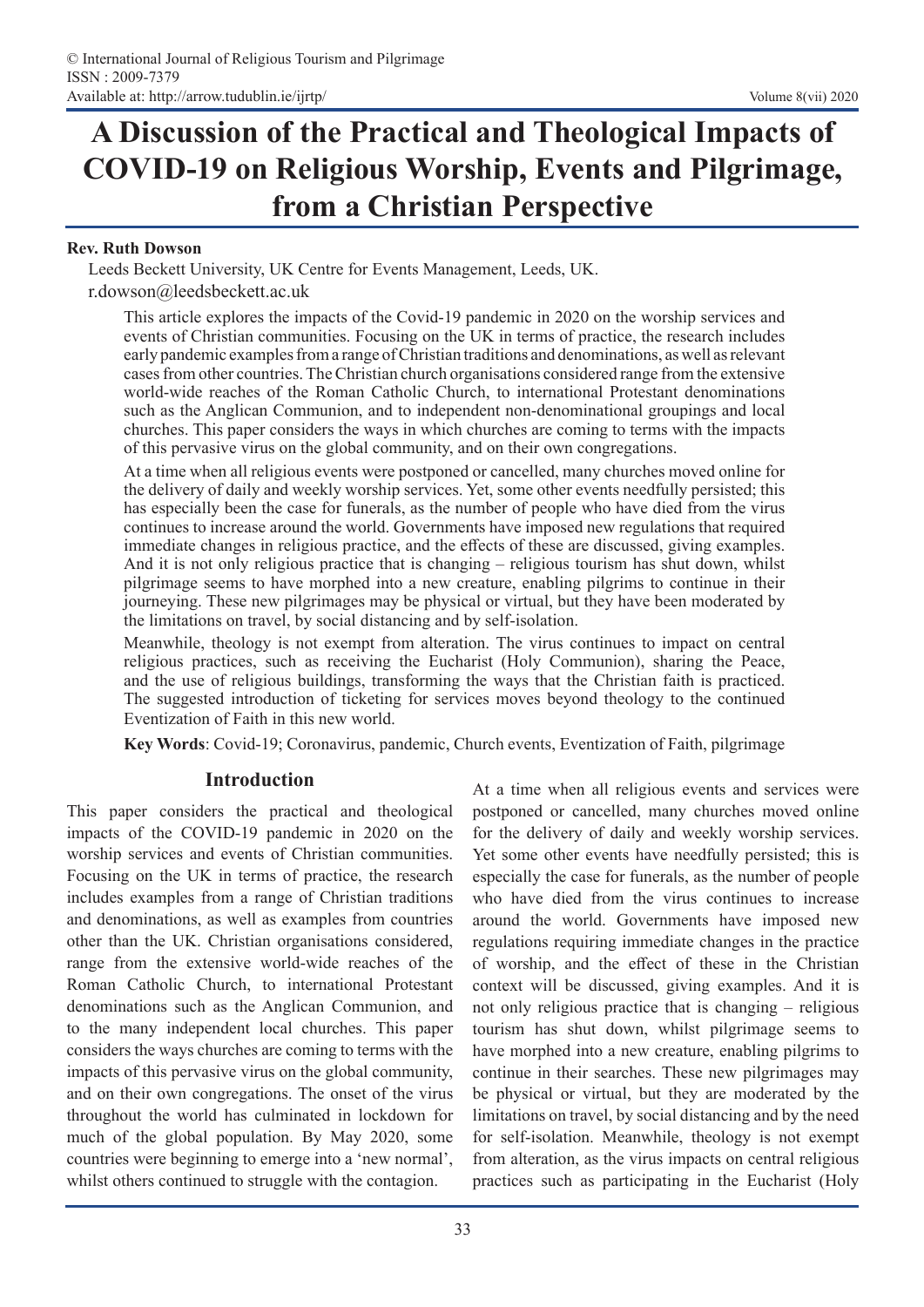Communion), sharing the Peace, and the use of religious buildings, transforming the ways that the Christian faith is practiced. Suggestions such as the introduction of ticketing for services as churches consider how to prepare to return to worship in their buildings, move beyond theology to the continued Eventization of Faith.

# **Research Approach and Methodological Perspective**

This paper is written from the combined hermeneutical perspectives of the author, as an academic, as an events practitioner and as a priest in the Church of England. I have spent much of the past seven years researching the role that events play in the culture of church life, and developing the concept of the *Eventization of Faith*  (Dowson, 2014; Dowson, 2016; Dowson & Lamond, 2017; Dowson, Yaqub & Raj, 2019). There are both practical and theological aspects of church activities, whether worship services or other events, that are affected by the COVID-19 pandemic. In writing this paper, I increasingly found myself reflecting on my own experiences and on my emotional and spiritual responses to the changes taking place. I note, but make no apology, that some of these elements are apparent from my writing here. This auto-ethnographic aspect of research is common in church studies, with the researcher as participant-observer, reflecting on subjective, personal experiences (Béres, 2012; Scharen, 2012). I share in common with the subject of the study, the characteristics of being an adherent of the Christian faith. My findings authentically 'come from personal experience' (Turner, 2013:223) as well as from academic research and current news sources. Till (2010) highlights that when writing about topics such as religion and belief it is difficult for an individual's context to not affect that which is written and so an entirely objective academic opinion is a 'questionable concept' (Till, 2010). Such work involves an emic approach (Collins, 2005), putting prior theories aside and assuming an 'insider' perspective.

With this in mind, my paper poses several research questions:

- What do churches and their congregations do, when the church buildings are closed, and all religious events are cancelled or postponed?
- How have church organisations and leaders responded to the current circumstances and what are the implications for the future?
- What are the theological implications for church worship and Christian religious practices as a result of the virus?

I recognise that it may not be possible to determine the answers to all of these questions through this paper, but here I begin to assess the practical and theological implications of the pandemic for church activities and the Eventization of Faith. My aim is to identify and begin to shape the future research agenda for religious events and pilgrimage, in the light of the changes that are developing, as we explore the new world, during and post pandemic.

# **Background to the Coronavirus and the UK Context**

This section outlines the history of the pandemic and identifies key activities and events that appear to have contributed to the spread of the virus in the UK. The official timeline of the Coronavirus began on 31 December, 2019, when the Chinese Government alerted the World Health Organisation to the existence of a new virus (WHO, 2020a). By 30 January 2020, the UK's National Health Service (NHS) declared its first ever 'Level 4 Critical Incident' (Stevens, 2020). By 7 February 2020, a study was published that revealed that one-third of China's patients required intensive care (Wang *et al*., 2020). On 11 February, Leung, a Hong Kong public health epidemiologist, warned that the Coronavirus could infect up to 60% of the world's population (equivalent to some 45 million people in the UK), if left unchecked (Boseley, 2020). Despite early increases in UK cases, several key sporting and music events still took place:

- On 7 March, almost 82,000 people attended the Six Nations rugby match between England and Ireland at Twickenham Stadium (www.sixnationsrugby.com; www.six-nations-guide.co.uk).
- Between 10-13 March, horse racing went ahead at the Cheltenham Racecourse, with almost a quarter of a million people attending (Wood & Carroll, 2020).
- On 11 March almost three thousand Atlético Madrid football fans flew from Spain to watch their team play Liverpool FC at Anfield (Lowe, 2020).
- On 13 March, the Football Association (FA, 2020) suspended England's football Premier League, despite there being no requirement to do so from Government.
- On 14 March there were still no guidelines and the Welsh rock band Stereophonics played to an audience of 5,000 at the Motorpoint Arena in Cardiff (Murphy, 2020).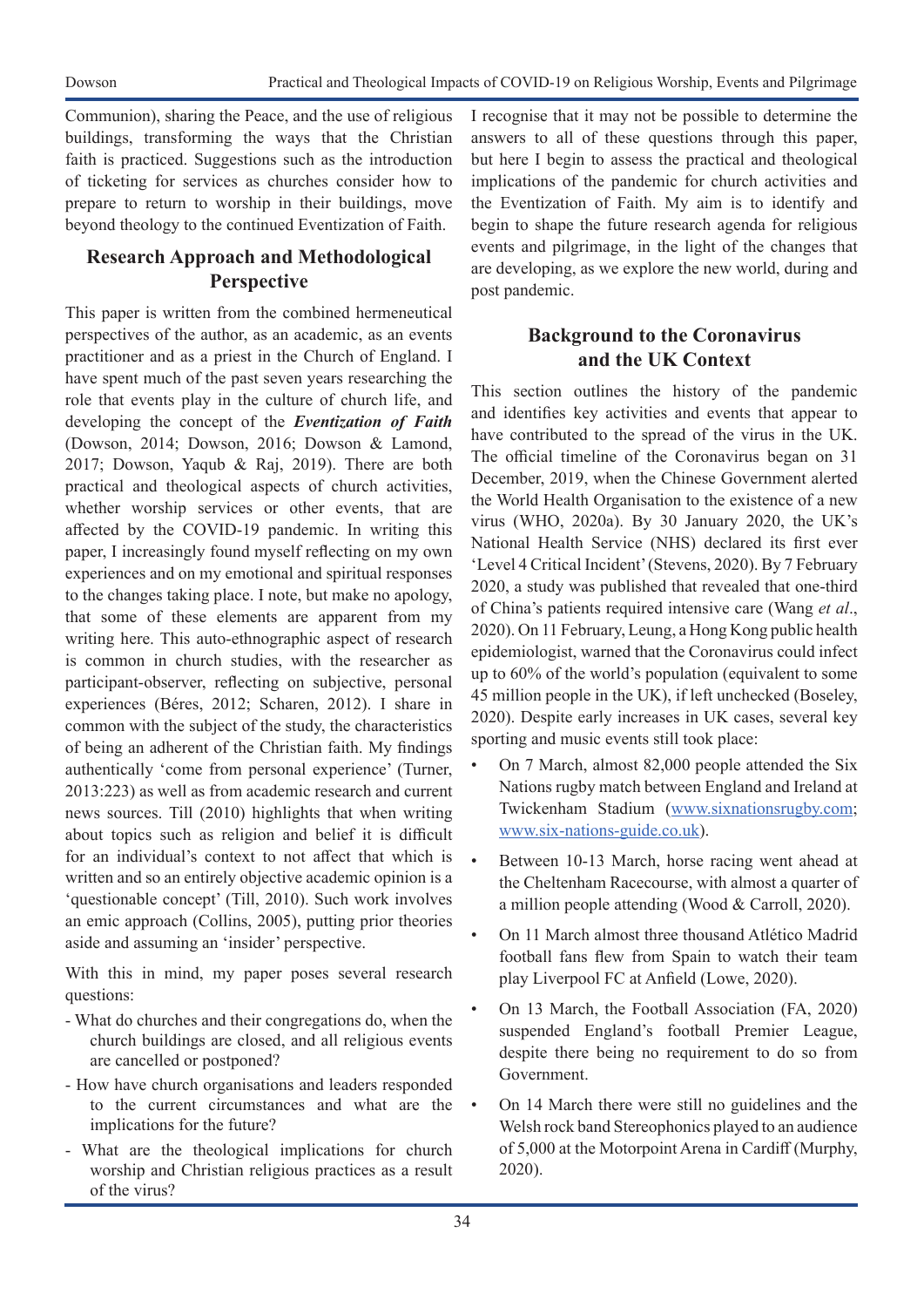On 23 March 2020, the UK went into lockdown, and the nine million people aged 70 or over, along with those who are immuno-compromised or clinically vulnerable, were informed that they must go into self-isolation for 12 weeks, to 15 June (BBC, 2020a). These people were not supposed to leave their homes to buy food or other staples, or even to move their waste bins out for collection.

By 5 May, the UK death toll had become the highest in Europe (Campbell *et al*., 2020), and at the time was the second highest in the world (with the USA in first place). Despite the considerable levels of infection and death, on 13 May, the UK Government announced the planning process for a roadmap to reopen schools, businesses and other organisations (www.gov.uk, 2020). These plans included a task force<sup>1</sup> set up within the Ministry for Housing, Communities and Local Government, to address the issues facing places of worship (www.gov. uk, 2020). Places of worship were to remain closed apart from exceptions such as monasteries and religious communities, with the following guidance:

- Funerals may be held, but it is advised that they be conducted in line with guidance from Public Health England.
- Burial grounds and cemeteries can remain open. Grounds surrounding crematoria may also remain open, including gardens of remembrance.
- Providers of funeral services, such as funeral directors and funeral homes, may remain open.
- A minister of religion or worship leader may leave their home to travel to their place of worship. A place of worship may broadcast an act of worship, whether over the internet, or otherwise.
- A place of worship can remain open for the purpose of hosting essential voluntary activities and urgent public services, such as food banks, homeless services, and blood donation sessions. (www.gov.uk, 2020)

Any reopening of churches for worship required significant planning and consideration of a wide range of actions to maintain the health and safety of clergy, church staff, regular congregations and visitors. These areas will be discussed later in the paper.

## **Religious Events are Cancelled**

The practice of most Christian churches is to develop and deliver a range of events for different purposes. These activities have been discussed in the unfolding exploration of the concept of the Eventization of Faith (Pfadenhauer, 2010; Dowson, 2014; Dowson, 2016; Dowson & Lamond, 2017; Dowson, Yaqub & Raj, 2019). However, during the pandemic of 2020, all events were cancelled – and this applied equally to any events organised by churches and to events held in church buildings. However, there are specific types of Christian events that are closely connected to churches. These include 'pastoral' events such as weddings and funerals; rites of initiation including baptism, confirmation and ordination; and regular services for the purposes of gathering in worship, whether formally or informally. This section focuses on three events in particular: weddings, baptisms and funerals. The consideration of the impact on worship services follows in a later section.

## *Weddings*

Summer is wedding season in the UK and this includes churches, especially those with pretty buildings. As a priest it is part of my role, an honour and a deep joy, to join couples together in holy matrimony. On the last Saturday in May, 2020, I was due to take a wedding at my 500-year-old church in Bingley, West Yorkshire. The legal process for a wedding to be allowed to take place in church is that there must be an announcement (using strictly-worded legal language) both in the church/es in the parish/es where the couple reside, and, if they are to be married in a different parish, in that church also. This is known as reading the Banns, but it can only be undertaken in a public worship service. It must be repeated three times, and this is usually done on three consecutive Sundays. Therefore, only the couples who had their banns read prior to lockdown are legally allowed to get married, as there has been no public worship since lockdown. Sadly, this meant that there could be no weddings taking place in church buildings until further notice was given by Government on lifting restrictions. On 23 June 2020, government announced that churches were amongst the places that could reopen, but still with social distancing measures in place, from 4 July. Even where such important events could continue (for example, if the banns had been read prior to lockdown, or a special license were obtained), as with other church services, they would need to be scaled back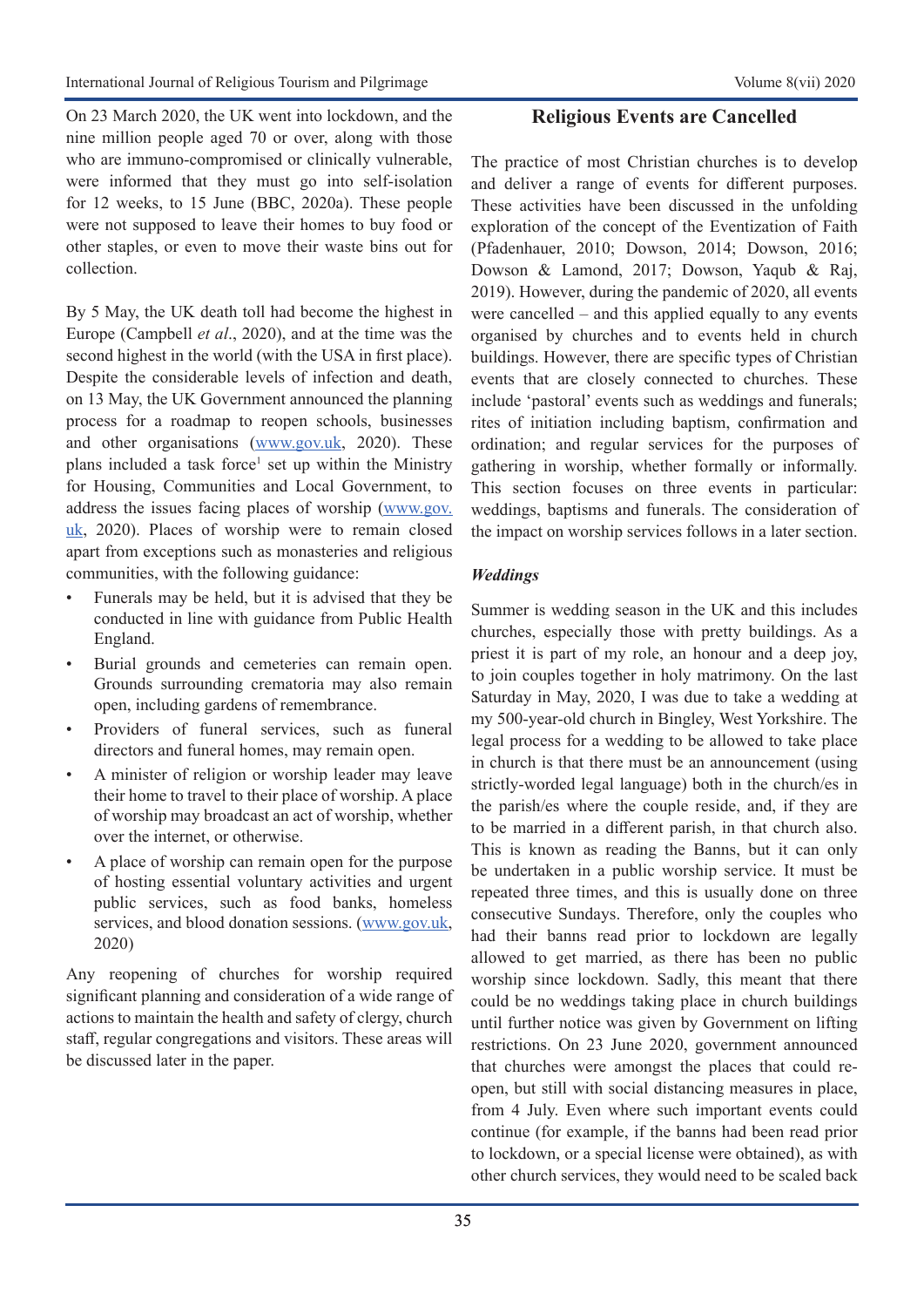in order to meet the requirements for social distancing. For a wedding to take place, initial lockdown guidance required the numbers attending the ceremony to be limited to the legal minimum of five people: the priest, the bride and groom, and the two witnesses, who would all sign the marriage register. In addition, rituals, such as the priest blessing the wedding rings or holding the couple's hands as part of a prayer or blessing would be dispensed with. *In extremis* (such as the case of near death of one party), couples could apply for a marriage license through the local diocesan legal offices. The guidance also recommended live-streaming of weddings to include other guests in their own homes, but acknowledged that most couples postponed their weddings. It is not valid under English law for a wedding to take place using video conferencing technology without the couple, priest (or for civil weddings, the celebrant), and two witnesses being physically present. As a result, most weddings have been rearranged for 2021 or later (Church of England, 2020a).

### *Baptisms*

Whilst churches were closed it was unlikely that any baptisms would take place, except *in extremis* (such as where the child's life is in danger). For a baptism to take place once churches are no longer closed, official guidance recommends that numbers be limited to the candidate (i.e. the child), their parents (or guardians or carers), the godparents and the minister. In this case, only the clergy and parents should join the child at the font, with godparents maintaining a social distance. Detailed guidance is provided on hygiene, including making it clear that the priest should not hold the child and that water should be administered with an appropriate implement such as a shell, rather than using the hand to sprinkle water on the child's head (Church of England, 2020a). A popular meme on social media portrays the future of baptism as the priest using a water pistol to maintain social distancing.

## *Funerals*

Over recent years, there has been an emerging practice of requests for clergy to take funeral services in a funeral parlour rather than in a church or at the graveside or in the crematorium. Diocesan legal experts ruled in 2016 that this was not permissible for Church of England clergy, either by church (canon) law, or civil law. At that time, the legal ruling was that if a body (the deceased) was leaving from the funeral parlour, rather than from their home, it would be possible for the celebrant to pray the 'prayers at home before a funeral' as found in the Pastoral Services approved liturgy. However, it is then imperative for the full funeral to proceed either in church, in the cemetery or graveyard, or at the crematorium. As shown in Figure 1 below, Paragraph 1 of Church of England Canon B38 (Church of England, 2019) contains a clear directive that every minister should 'observe the law', without any qualification or limitation as to the origins of that law, secular or otherwise. Paragraph 2 of Canon B38 requires that every minister is under a duty to bury according to the rites of the Church of England the corpse or ashes of a deceased person in the churchyard or burial ground or cemetery under his or her control provided that the person has a right of burial and the churchyard or burial ground is not full or closed.

However, church ministers are often invited to say prayers in the home of the bereaved, or in hospitals, care homes and hospices, or even in an undertaker's chapel where the body is being kept prior to the funeral, as part of the pastoral services offered by the church. There are examples of liturgy that may be followed, but it is also allowable to pray *extempore* prayers (using your own words), at the minister's discretion. Such prayers provide much needed support to the bereaved. Therefore, in 2016, the performance of a funeral service by an Anglican Minister in a funeral parlour was deemed illegal and improper, being in breach of both Secular and Canonical law (Jolley, 2016) (see Figure 1).

Once the pandemic was declared, changes were introduced to take account of the anticipated increase in the numbers of deaths, and therefore of funerals. In the UK, local government authorities have the responsibility for controlling local crematoria. Initially, some local authorities decided to impose direct cremations, allowing no ministers of religion to accompany the deceased or to pray and commend their bodies to be cremated; however, this decision was immediately reviewed following protests from faith communities (Bradford Council, 2020). Local diocesan representatives negotiated with the emergency planning teams to provide extra capacity for clergy to take shortened cremation services, developing duty rotas to cover each crematorium. However, this 'worst-case' scenario planning was mostly not required, so the usual practice of funeral directors contacting the appropriate local clergy to arrange services remained in place, with two to three weeks waiting time for a funeral at the crematorium. The time for these services was very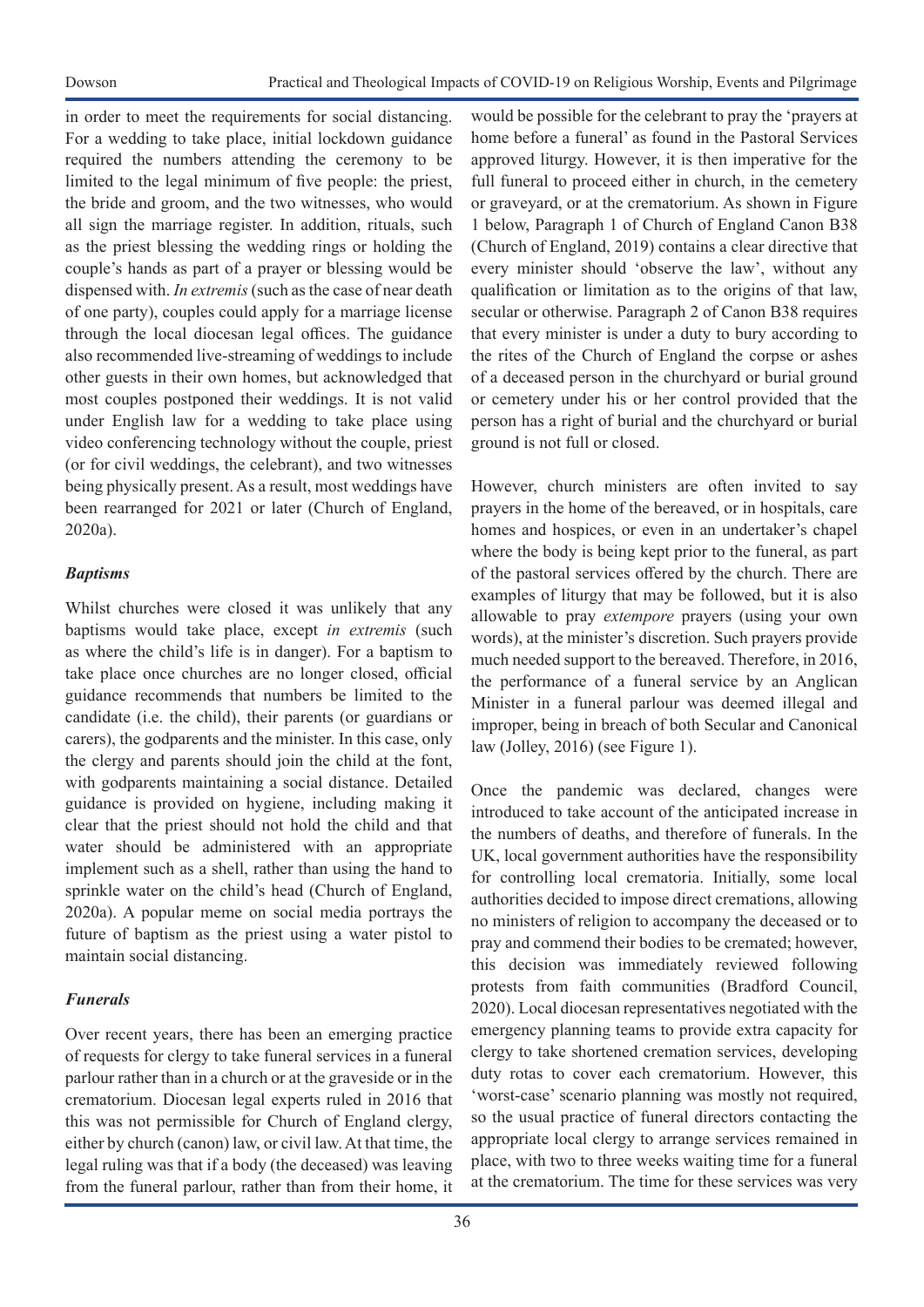# **Figure 1 Church of England Canon B38 (Church of England, 2019)**

### **B 38 Of the burial of the dead**

- 1. In all matters pertaining to the burial of the dead every minister shall observe the law from time to time in force in relation thereto, and, subject to this paragraph in general, the following paragraphs of this Canon shall be obeyed.
- 2. It shall be the duty of every minister to bury, according to the rites of the Church of England, the corpse or ashes of any person deceased within his cure or of any parishioners or persons whose names are entered on the church electoral roll of his parish whether deceased within his cure or elsewhere that is brought to a church or burial ground or cemetery under his control in which the burial or interment of such corpse or ashes may lawfully be effected, due notice being given; except the person deceased have died unbaptized, or being of sound mind have laid violent hands upon himself, or have been declared excommunicate for some grievous and notorious crime and no man to testify to his repentance; in which case and in any other case at the request of the relative, friend, or legal representative having charge of or being responsible for the burial he shall use at the burial such service as may be prescribed or approved by the Ordinary, being a service neither contrary to, nor indicative of any departure from, the doctrine of the Church of England in any essential matter: Provided that, if a form of service available for the burial of suicides is approved by the General Synod under Canon B 2, that service shall be used where applicable instead of the aforesaid service prescribed or approved by the Ordinary, unless the person having charge or being responsible for the burial otherwise requests.
- 3. Cremation of a dead body is lawful in connection with Christian burial.
- 4. (a) When a body is to be cremated, the burial service may precede, accompany, or follow the cremation; and may be held either in the church or at the crematorium.
- (b) The ashes of a cremated body should be reverently disposed of by a minister in a churchyard or other burial ground in accordance with section 3 of the Church of England (Miscellaneous Provisions) Measure 1992 or on an area of land designated by the bishop for the purpose of this sub-paragraph or at sea.
- 5. When a body is to be buried according to the rites of the Church of England in any un-consecrated ground, the officiating minister, on coming to the grave, shall first bless the same.
- 6. If any doubts shall arise whether any person deceased may be buried according to the rites of the Church of England, the minister shall refer the matter to the bishop and obey his order and direction.
- 7. A funeral service at a crematorium or cemetery shall be performed only in accordance with directions given by the bishop.

limited and the Church of England developed a shortened approved liturgy for a 15-minute service. The number of mourners was limited to ten people. However, as there were concurrent restrictions to movement for anyone over 70, as well as on those with medical conditions, this limitation on numbers did not seem to be problematic. Most crematoria offered a live-streaming service, usually subject to an additional fee. This enabled mourners – family and friends – to watch the funeral service online, synchronously, from anywhere with online access. It has also been possible to record funeral services to watch at a later date. Burials were limited to close family at the graveside. In both cases, standard Church of England funeral fees continued to apply (Jolley, 2020).

The number of funerals with few or no mourners, for example, where the family lived some distance away, combined with the restriction on visiting patients with coronavirus, are expected to put an immense focus on post-pandemic memorial services as well as adversely impacting on the mental wellbeing of survivors.

# **Online Worship Trends**

Once the government had decreed that all churches were closed, the logical place to move worship services was online. For Christians at least this proved not to be a stumbling block, and some churches were already adept at live-streaming their services. This section discusses the practical and experiential differences that worshipping from home made during the vital holy seasons of Lent through to Pentecost; the theological and pastoral implications of not being able to celebrate or receive the Eucharist (Holy Communion, bread and wine); and the variable use of social media and online communication platforms for delivering daily, weekly and special services of worship and liturgy, including the day the church 'broke' Zoom.

## *Worshipping through the Seasons*

The lockdown began in the UK during the Christian season of Lent. This is one of the most important times of the church year, as believers prepare themselves spiritually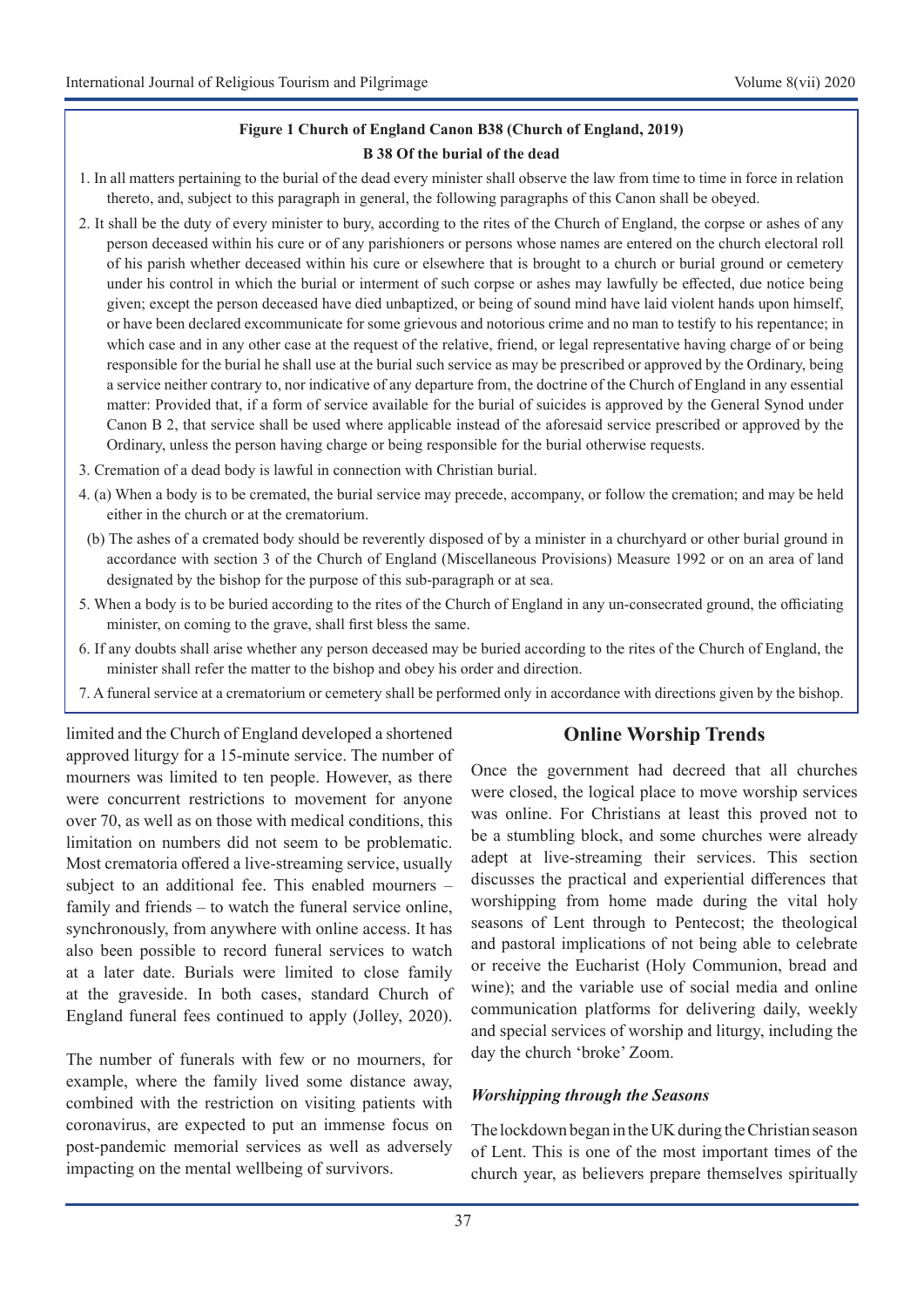for Easter, with Passiontide (Palm Sunday) leading into Holy Week (with Maundy Thursday and Good Friday), and culminating in the celebrations of Easter Sunday. The Easter season then continues for fifty days, including Ascension Day up to Pentecost. The differences between what would normally happen, and what took place in 2020 are vast. The table in Figure 2 below describes what would be normal practice, and outlines some of the key changes experienced under lockdown.

| Figure 2 Times and Seasons BC and AC                                                                                                                                                                                                                                                                                                                                                                                                                                                                                                                                                                                                                                                                                                                                                                                                                                                                                                                                                                                                                         |                                                                                                                                                                                                                                                                                                                                                                                                                                                                                                                                                                                                                                                                                                                                                                                                     |  |  |  |  |  |
|--------------------------------------------------------------------------------------------------------------------------------------------------------------------------------------------------------------------------------------------------------------------------------------------------------------------------------------------------------------------------------------------------------------------------------------------------------------------------------------------------------------------------------------------------------------------------------------------------------------------------------------------------------------------------------------------------------------------------------------------------------------------------------------------------------------------------------------------------------------------------------------------------------------------------------------------------------------------------------------------------------------------------------------------------------------|-----------------------------------------------------------------------------------------------------------------------------------------------------------------------------------------------------------------------------------------------------------------------------------------------------------------------------------------------------------------------------------------------------------------------------------------------------------------------------------------------------------------------------------------------------------------------------------------------------------------------------------------------------------------------------------------------------------------------------------------------------------------------------------------------------|--|--|--|--|--|
| Lent                                                                                                                                                                                                                                                                                                                                                                                                                                                                                                                                                                                                                                                                                                                                                                                                                                                                                                                                                                                                                                                         |                                                                                                                                                                                                                                                                                                                                                                                                                                                                                                                                                                                                                                                                                                                                                                                                     |  |  |  |  |  |
| Before Corona Lent is firmly attached to and precedes Easter.<br>Characteristic elements of Lent include: individual and corporate self-<br>examination, penitence, self-denial, study, and preparation for Easter.<br>Lent became the period of preparation for entering into the Church's<br>fellowship through baptism at Easter. As candidates for baptism are<br>instructed in the Christian faith, and as penitent worshippers prepare<br>themselves through fasting and penance, to be readmitted to holy<br>communion, the whole Christian community is invited to join them in<br>a process of study and repentance. Lent lasts for forty days and this<br>reminds Christians of the forty days that Jesus spent in the wilderness,<br>being tested by Satan.                                                                                                                                                                                                                                                                                       | After Corona As lockdown in the UK began<br>several weeks into Lent, the added pressures of self-<br>denial took their toll, as some believers rescinded<br>their fasts, to cope with the mental challenges.<br>On one of the last Sundays before lockdown was<br>announced on 15 March, congregants were offered<br>a choice of consuming the Eucharistic elements<br>'in one kind' (i.e. only the bread / wafer) and not<br>taking the wine, which is offered in a shared cup<br>in Anglican churches. It is common practice for<br>the presiding priest and / or deacon to consume<br>any remaining bread and wine. Bible study groups<br>were cancelled at this point, and only later went<br>online. From 22 March, services were delivered,<br>and some small groups started to meet, online. |  |  |  |  |  |
| Ash Wednesday marks the start of Lent; in 2020, this took place on<br>26 February, prior to lockdown. Ashing services are held, in which<br>individuals are marked with ashes made from palm crosses from the<br>previous year, burnt and mixed with olive oil. This is an ancient sign of<br>penitence, as the priest marks the sign of the Cross on each parishioner's<br>forehead.                                                                                                                                                                                                                                                                                                                                                                                                                                                                                                                                                                                                                                                                        |                                                                                                                                                                                                                                                                                                                                                                                                                                                                                                                                                                                                                                                                                                                                                                                                     |  |  |  |  |  |
| Liturgical dress is kept as simple as possible. Churches are bare of<br>flowers and decoration. The anthem 'Gloria in excelsis' is not used during<br>Lent. Many churches undertake weekly small group Bible studies, to<br>enable participants to explore their faith. It is common practice to give<br>something up for Lent; for many nominal or non-Christians this might<br>include chocolate or alcohol or meat. Some Christians may fast on a<br>regular basis during Lent, spending their time in prayer instead of eating.                                                                                                                                                                                                                                                                                                                                                                                                                                                                                                                          |                                                                                                                                                                                                                                                                                                                                                                                                                                                                                                                                                                                                                                                                                                                                                                                                     |  |  |  |  |  |
| <b>Mothering Sunday</b>                                                                                                                                                                                                                                                                                                                                                                                                                                                                                                                                                                                                                                                                                                                                                                                                                                                                                                                                                                                                                                      |                                                                                                                                                                                                                                                                                                                                                                                                                                                                                                                                                                                                                                                                                                                                                                                                     |  |  |  |  |  |
| Before Corona The meaning and practice of Mothering Sunday have<br>evolved over the years. The day originated from the time when people<br>would return to their "Mother Church" during Lent, and when those in<br>service and apprenticeships went home to their mothers with gifts such<br>as hand-picked flowers. By the early 20th century celebrating Mothering<br>Sunday had waned in many places, but the institution of Mother's Day<br>in the United States brought about renewed interest. By 1938 it was<br>claimed that Mothering Sunday was celebrated in every parish in Britain.<br>Mothering Sunday is a staple in the church calendar and is celebrated<br>on the fourth Sunday in Lent. The meaning of Mothering Sunday has<br>changed so that it has become more of a time for all to recognise the<br>importance of those who have cared for and mothered others throughout<br>their lives. Small posies of flowers (generally daffodils) are given out to<br>everyone (not only to mothers) in church services, in an act of inclusion. | After Corona In lockdown, families were unable<br>to gather together to celebrate with their mothers<br>on 22 March, and as all services were firmly online<br>by this time, no flowers were given.                                                                                                                                                                                                                                                                                                                                                                                                                                                                                                                                                                                                 |  |  |  |  |  |
| <b>Passiontide</b>                                                                                                                                                                                                                                                                                                                                                                                                                                                                                                                                                                                                                                                                                                                                                                                                                                                                                                                                                                                                                                           |                                                                                                                                                                                                                                                                                                                                                                                                                                                                                                                                                                                                                                                                                                                                                                                                     |  |  |  |  |  |
| Before Corona As Holy Week approaches, the atmosphere of the Lenten<br>season darkens; the readings begin to anticipate the story of Christ's<br>suffering and death, and the reading of the Passion Narrative gave to<br>the Fifth Sunday its name of Passion Sunday. Over time, Passiontide<br>developed into the structure of Holy Week and Easter.                                                                                                                                                                                                                                                                                                                                                                                                                                                                                                                                                                                                                                                                                                       | After Corona The Lenten fast took on new<br>meaning in 2020, as congregations were unable<br>to participate in services together, and especially<br>as they were unable to share physically in the<br>Eucharist.                                                                                                                                                                                                                                                                                                                                                                                                                                                                                                                                                                                    |  |  |  |  |  |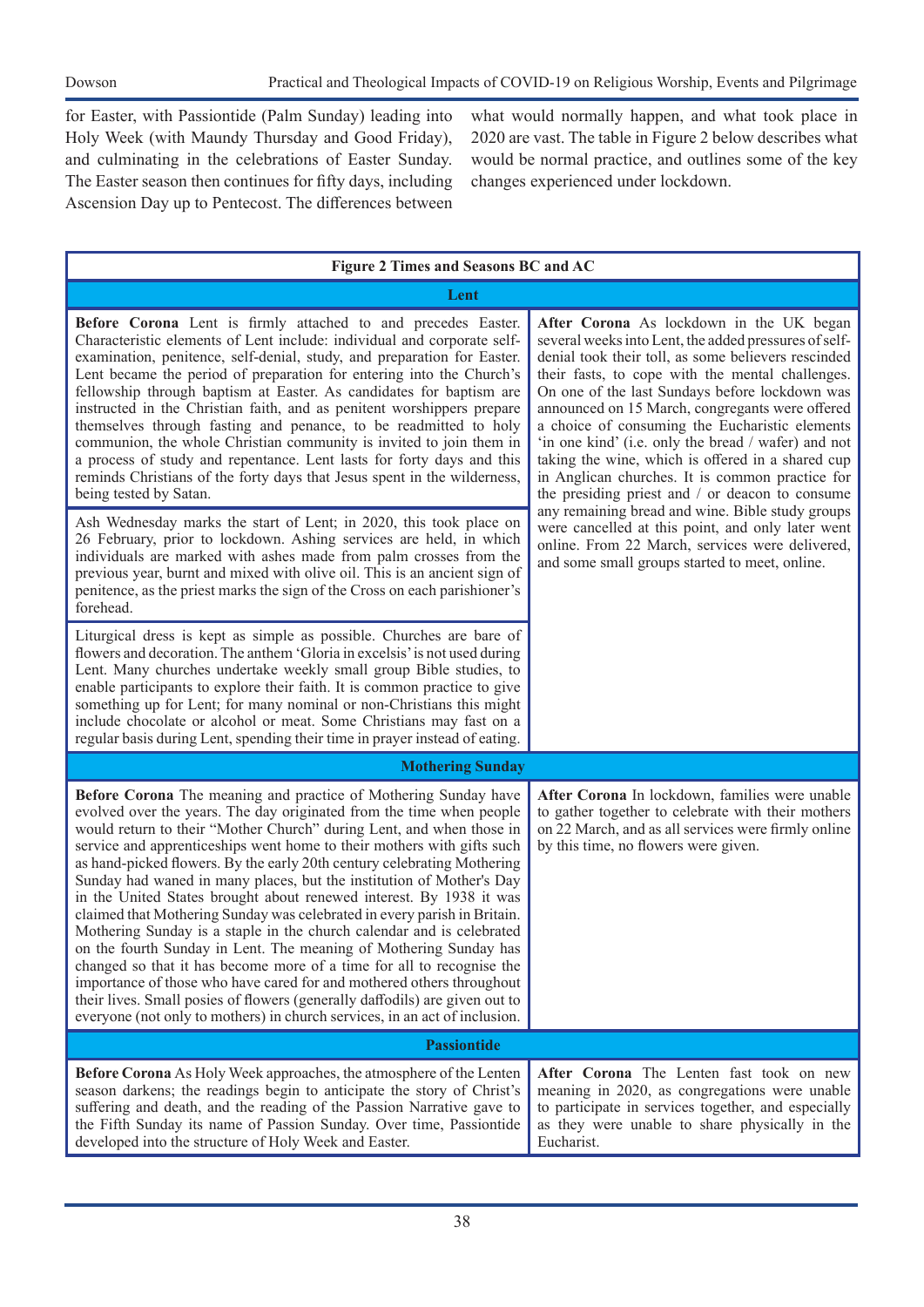| <b>Palm Sunday</b>                                                                                                                                                                                                                                                                                                                                                                                                                                                                                                                                                                                                                                                                                                                                                                                                                                                                                                                                                                                                                                                                                                                                  |                                                                                                                                                                                                                                                                                                                                                                                                                                                                                                     |  |  |  |  |  |  |
|-----------------------------------------------------------------------------------------------------------------------------------------------------------------------------------------------------------------------------------------------------------------------------------------------------------------------------------------------------------------------------------------------------------------------------------------------------------------------------------------------------------------------------------------------------------------------------------------------------------------------------------------------------------------------------------------------------------------------------------------------------------------------------------------------------------------------------------------------------------------------------------------------------------------------------------------------------------------------------------------------------------------------------------------------------------------------------------------------------------------------------------------------------|-----------------------------------------------------------------------------------------------------------------------------------------------------------------------------------------------------------------------------------------------------------------------------------------------------------------------------------------------------------------------------------------------------------------------------------------------------------------------------------------------------|--|--|--|--|--|--|
| Before Corona Through participation in the whole sequence of services,<br>the Christian shares in Christ's own journey, from Jesus' triumphal<br>entry into Jerusalem on a donkey, on Palm Sunday to the empty tomb<br>on Easter morning. The procession with palms is accompanied by the<br>reading or singing of the Passion Narrative, in which the whole story of<br>the week is read. Choral music is especially important at this time of the<br>Christian calendar.                                                                                                                                                                                                                                                                                                                                                                                                                                                                                                                                                                                                                                                                          | After Corona No donkeys or processions in<br>2020, no dressing up or waving palm branches,<br>no streams of worshippers singing joyfully, no<br>handing out palm crosses to passers-by in the<br>streets. No special services or events that include<br>beautiful choral pieces composed especially for<br>this season.                                                                                                                                                                             |  |  |  |  |  |  |
| <b>Holy Week</b>                                                                                                                                                                                                                                                                                                                                                                                                                                                                                                                                                                                                                                                                                                                                                                                                                                                                                                                                                                                                                                                                                                                                    |                                                                                                                                                                                                                                                                                                                                                                                                                                                                                                     |  |  |  |  |  |  |
| Before Corona The Stations of the Cross, made popular in the West by<br>the Franciscans after they were granted custody of the Christian sites in<br>the Holy Land, form part of the regular activities of Holy Week. This<br>solemn season preserves some of the oldest texts still in current use,<br>and rehearses the deepest and most fundamental Christian memories.<br>Many churches have special services each day during Holy Week, with<br>reflections on art and music, as they follow Jesus' journey from a jubilant<br>Palm Sunday to the Cross.                                                                                                                                                                                                                                                                                                                                                                                                                                                                                                                                                                                       | After Corona No small group meetings physically,<br>but by now the transfer to online meetings and<br>services is accomplished. Clergy and congregations<br>begin to use Skype, FaceTime, Zoom, Facebook<br>Live and other social media to spend time together<br>online.                                                                                                                                                                                                                           |  |  |  |  |  |  |
| <b>Maundy Thursday</b>                                                                                                                                                                                                                                                                                                                                                                                                                                                                                                                                                                                                                                                                                                                                                                                                                                                                                                                                                                                                                                                                                                                              |                                                                                                                                                                                                                                                                                                                                                                                                                                                                                                     |  |  |  |  |  |  |
| Before Corona Maundy Thursday (from mandatum, 'commandment')<br>contains a rich variety of themes: humble Christian service expressed<br>through Christ's washing of his disciples' feet, the institution of the<br>Eucharist, the perfection of Christ's loving obedience through the agony<br>of Gethsemane. In this garden, Jesus asks his disciples 'Could you not<br>watch with me one hour?' as they fall asleep whilst he prays. Churches<br>keep vigil as Thursday passes into Good Friday. The sacred Chrism Mass<br>takes place on Maundy Thursday as the people of God, bishops, priests,<br>deacons and the lay faithful, assemble together. By long-standing tradition<br>this holy service takes place on the morning of Maundy Thursday in<br>Cathedrals, where the bishop is surrounded by the priests of the diocese,<br>demonstrating unity by their presence. In the Roman Catholic Church,<br>Maundy Thursday is the day on which the institution of the Mass and the<br>priesthood are celebrated. This re-dedication is followed by the blessing<br>of holy oils for healing and baptism, and the consecration of Chrism Oil. | After Corona This year priests did not kneel to<br>wash the feet of their congregations, and there<br>were no Maundy Thursday meals to recreate the<br>Last Supper. Clergy were unable to meet together<br>with their diocesan bishops in renewing their<br>ordination vows and for the blessing of oils in the<br>Chrism Service. The brief online alternative did<br>not recreate the joy of standing alongside your<br>ordained brothers and sisters to pray together and<br>receive a blessing. |  |  |  |  |  |  |
| <b>Good Friday</b>                                                                                                                                                                                                                                                                                                                                                                                                                                                                                                                                                                                                                                                                                                                                                                                                                                                                                                                                                                                                                                                                                                                                  |                                                                                                                                                                                                                                                                                                                                                                                                                                                                                                     |  |  |  |  |  |  |
| Before Corona Good Friday contains two characteristic episodes. The<br>veneration of the Cross has a long history. The sequence of meditations<br>and music known as the Three Hours' Devotion was introduced into<br>the Church of England in the nineteenth century. The veneration<br>of the Cross is now sometimes incorporated into the structure of the<br>Three Hours' Devotion. It is a widespread custom for there not to be<br>a celebration of the Eucharist on Good Friday, but for the consecrated<br>bread and wine remaining from the Maundy Thursday Eucharist to be<br>given in communion. The church remains stripped of all decoration. The<br>gathering together in silence in the quiet cool of the church contrasts<br>with the procession of congregations from different churches as they<br>congregate in the local town centre to worship and pray.                                                                                                                                                                                                                                                                       | After Corona In 2020, there are no processions,<br>no meeting together physically, but there are online<br>services.                                                                                                                                                                                                                                                                                                                                                                                |  |  |  |  |  |  |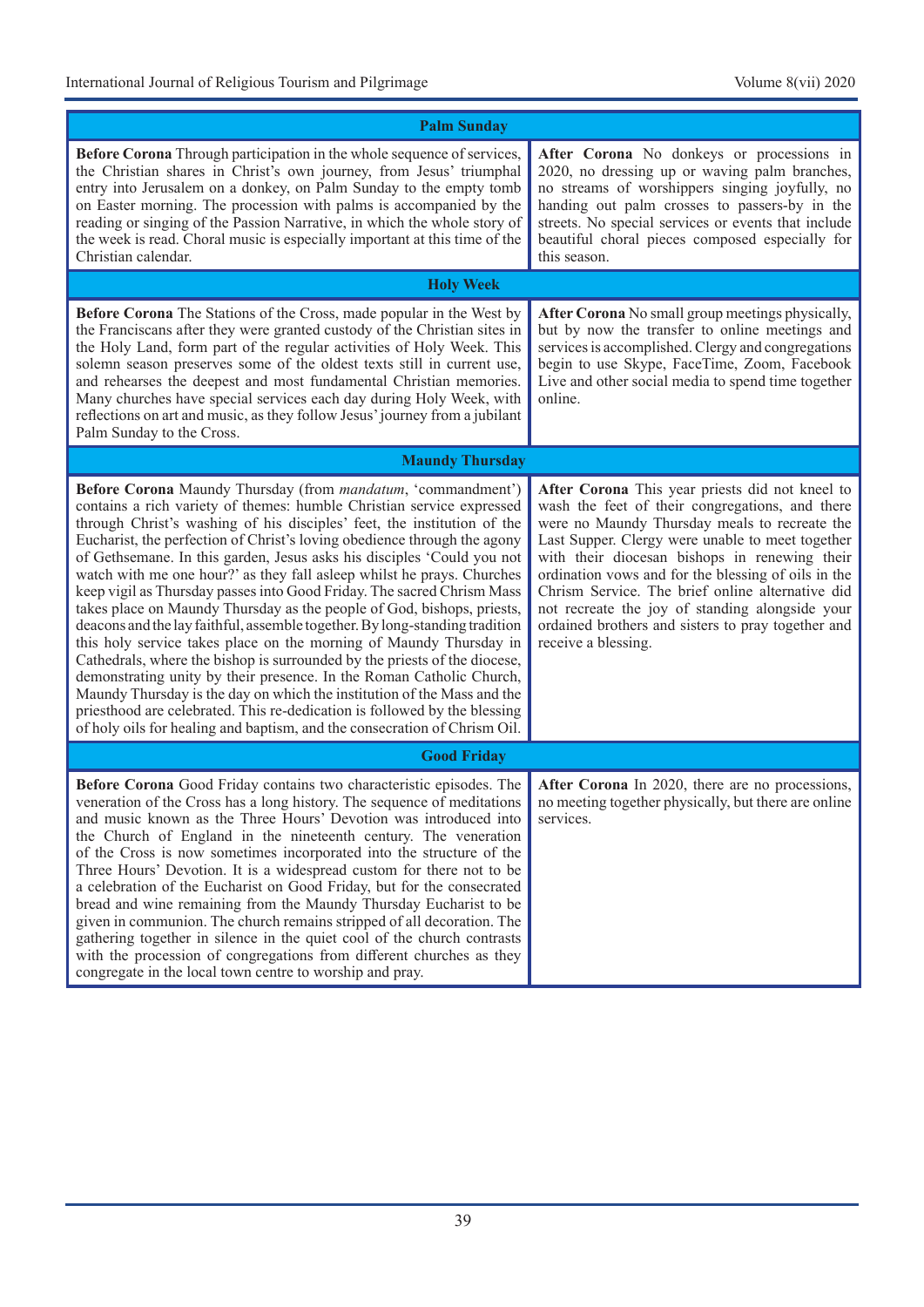| <b>Holy Saturday</b>                                                                                                                                                                                                                                                                                                                                                                                                                                                                                                                                                                                                                                                                                                                                                                                                                                                                                                                                                                                                                                                                                                                                                                                                                                                                                                                                                                                                                                                                                                                                                                                                                                                                                                                                                                                                                                                                                                                                                            |                                                                                                                                                                                                                                                                                                                                                                                                                                                                              |  |  |
|---------------------------------------------------------------------------------------------------------------------------------------------------------------------------------------------------------------------------------------------------------------------------------------------------------------------------------------------------------------------------------------------------------------------------------------------------------------------------------------------------------------------------------------------------------------------------------------------------------------------------------------------------------------------------------------------------------------------------------------------------------------------------------------------------------------------------------------------------------------------------------------------------------------------------------------------------------------------------------------------------------------------------------------------------------------------------------------------------------------------------------------------------------------------------------------------------------------------------------------------------------------------------------------------------------------------------------------------------------------------------------------------------------------------------------------------------------------------------------------------------------------------------------------------------------------------------------------------------------------------------------------------------------------------------------------------------------------------------------------------------------------------------------------------------------------------------------------------------------------------------------------------------------------------------------------------------------------------------------|------------------------------------------------------------------------------------------------------------------------------------------------------------------------------------------------------------------------------------------------------------------------------------------------------------------------------------------------------------------------------------------------------------------------------------------------------------------------------|--|--|
| <b>Before Corona</b> The church remains bare and empty through Holy<br>Saturday, which is a day without a liturgy: there can be no adequate way<br>of recalling the Son of God being dead, other than silence and desolation.<br>But within the silence there grows a sense of peace and completion, and<br>then rising excitement as the Easter Vigil draws near. This is the first<br>service of Easter and either begins sometime on the evening of Holy<br>Saturday (the day before Easter Day) or early on Easter Sunday, usually<br>before daybreak. This service offers a renewal of baptismal vows, and<br>usually takes place in darkness, as the church is lit only by the light of<br>the large Easter candle. Congregants enter and leave in darkness and<br>in silence. The Easter Vigil begins with a symbolic expectant waiting<br>(usually outdoors, around a fire) for the resurrection of Jesus early on<br>Easter morning, and this is represented visually by the large Easter<br>candle, which is lit from the fire and brought into a darkened church.<br>This depiction of new life and light represents Jesus' resurrection on the<br>first Easter morning. The congregation then light their own candles from<br>the Easter candle, representing their own new life as followers of Jesus.<br>The service contains readings from the Bible, and also an opportunity<br>for all the participants to renew the promises made at their baptism. The<br>Easter Vigil is generally a quiet and thoughtful service, but one full of<br>joy. The Vigil is probably the oldest feature of the Easter celebrations.<br>From its earliest times the Church would keep watch through the night<br>and meditate on the mighty works of God. Christians would pray<br>until the earliest hours of the morning, when Christ's resurrection was<br>acclaimed. The Vigil is properly a service for the night and should never<br>begin before sunset on Holy Saturday. | After Corona Easter Saturday feels more like<br>it should, bare and empty, as Christians recall<br>the death of Jesus and anticipate his rising from<br>death. The only events that take place are late in<br>the evening. Some priests recreate the Easter vigil<br>by lighting fires outside their Vicarages and live-<br>streaming to their congregations.                                                                                                                |  |  |
| <b>Easter Sunday</b>                                                                                                                                                                                                                                                                                                                                                                                                                                                                                                                                                                                                                                                                                                                                                                                                                                                                                                                                                                                                                                                                                                                                                                                                                                                                                                                                                                                                                                                                                                                                                                                                                                                                                                                                                                                                                                                                                                                                                            |                                                                                                                                                                                                                                                                                                                                                                                                                                                                              |  |  |
| Before Corona On Easter Sunday morning, the Service of Light<br>proclaims the resurrection of Christ from the dead, using word and<br>action, in silence and sound. The Easter Candle, symbolising Christ,<br>the light of the world, is lit and the light is carried through the church<br>and progressively passed to the whole congregation. The Exsultet, an<br>ancient Easter song of praise, is sung as the climax of this part of the<br>liturgy. The Easter Liturgy is a major baptismal event, because baptism<br>and Easter have been closely linked from at least the end of the second<br>century. Baptismal candidates enter into the life of Christ's death and<br>resurrection in the midst of the Church's celebration of them at Easter.<br>It is appropriate that there should be a celebration of Baptism (of those<br>able to answer for themselves) and/or Confirmation during the Easter<br>Liturgy, or at least a Re-affirmation of Baptismal Vows by the Christian<br>community as a public declaration of their union with Christ in his death<br>and resurrection. The celebration of the Eucharist is the climax to the<br>Easter Liturgy when Christians are sacramentally reunited with Jesus,<br>the risen Lord. The most appropriate time for a celebration of Holy<br>Communion is in the early hours of Easter morning. There must be at<br>least one celebration of the Holy Communion in every parish church on<br>Easter Day.                                                                                                                                                                                                                                                                                                                                                                                                                                                                                                               | After Corona Somehow even when you're<br>preaching, an online service is not the same as<br>standing together and worshipping on holy ground.<br>All preparation is done several days before, which<br>adds to the disconnection between reality ('IRL')<br>and online worship. This most holy celebration<br>lacks the vitality and excitement of meeting<br>together to share the story of Jesus rising from<br>the dead, the empty tomb discovered by women<br>followers. |  |  |
| <b>Easter Season</b>                                                                                                                                                                                                                                                                                                                                                                                                                                                                                                                                                                                                                                                                                                                                                                                                                                                                                                                                                                                                                                                                                                                                                                                                                                                                                                                                                                                                                                                                                                                                                                                                                                                                                                                                                                                                                                                                                                                                                            |                                                                                                                                                                                                                                                                                                                                                                                                                                                                              |  |  |
| Before Corona The Great Fifty Days of Eastertide form a single festival<br>period in which the tone of joy created at the Easter Vigil is sustained<br>through the following seven weeks, and the Church celebrates the<br>gloriously risen Christ. In those places where the custom of lighting<br>the Easter Candle at the beginning of Easter is followed, the lit Candle<br>stands prominently in church for all the Eastertide services. The Alleluia<br>appears frequently in liturgical speech and song; Morning Prayer begins<br>with the traditional collection of Pauline texts known as the Easter<br>Anthems, and white or gold vestments and decorations emphasize the<br>joy and brightness of the season.                                                                                                                                                                                                                                                                                                                                                                                                                                                                                                                                                                                                                                                                                                                                                                                                                                                                                                                                                                                                                                                                                                                                                                                                                                                        | After Corona Easter is not as joyful as usual, it<br>feels more like Lent, continued. Priests and their<br>congregations discover new ways of meeting<br>online, but watching a service on a screen can feel<br>like an impartial observer, dipping in and out of<br>concentration. Reality has set in by now, and some<br>worshippers find the need to discover new ways of<br>worshipping that enable them to connect with the<br>divine.                                  |  |  |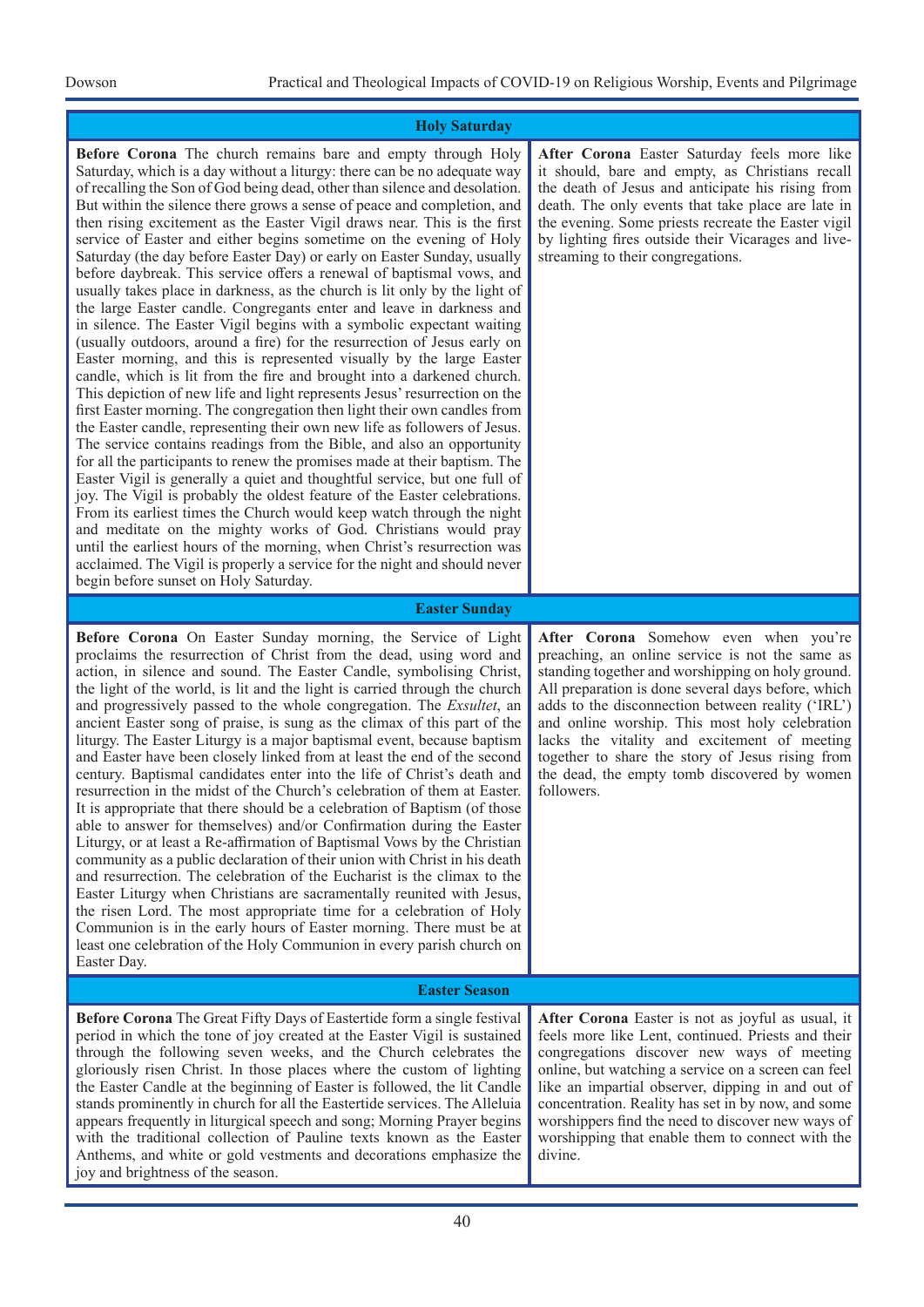| <b>Ascension Day</b>                                                                                                                                                                                                                                                                                                                                                                               |                                                                                                                                                                                                                                                                                                                                                                                                                                                                    |  |  |  |  |
|----------------------------------------------------------------------------------------------------------------------------------------------------------------------------------------------------------------------------------------------------------------------------------------------------------------------------------------------------------------------------------------------------|--------------------------------------------------------------------------------------------------------------------------------------------------------------------------------------------------------------------------------------------------------------------------------------------------------------------------------------------------------------------------------------------------------------------------------------------------------------------|--|--|--|--|
| Before Corona On the fortieth day after Easter Sunday there has from<br>the late fourth century been a particular celebration of Christ's ascension.<br>Jesus, the Risen Christ, commissions his disciples to continue his work.<br>He promises the gift of the Holy Spirit, and then he is no longer among<br>them in the flesh. The Ascension is closely connected with the theme of<br>mission. | <b>After Corona</b> This day almost slides into<br>invisibility, in contrast to the usual special services<br>that bring people together mid-week. Mainstream<br>church denominations in the UK combine together<br>to launch their annual online programme, 'Thy<br>Kingdom Come', in which believers are encouraged<br>to pray for five friends or family members to come<br>to faith. The Archbishop of York, John Sentamu,<br>preaches with his usual passion. |  |  |  |  |
| Pentecost                                                                                                                                                                                                                                                                                                                                                                                          |                                                                                                                                                                                                                                                                                                                                                                                                                                                                    |  |  |  |  |
| Before Corona Early Christians gave the name Pentecost to the whole<br>fifty-day span of rejoicing, which Tertullian calls 'this most joyful<br>period' (laetissimum spatium). It is sometimes also called 'Great<br>Sunday'. The arrival of the promised gift of the Holy Spirit on the day<br>of Pentecost completes and crowns the Easter Festival.                                             | After Corona Writing this in advance of the<br>festival that celebrates the coming of God's<br>Holy Spirit in power means that this cannot be<br>reviewed with hindsight. The usual sense of high<br>expectation, wondering excitedly 'what will<br>happen this year?' is replaced by a dulled hope<br>that it won't be too disappointing.                                                                                                                         |  |  |  |  |
|                                                                                                                                                                                                                                                                                                                                                                                                    | (adapted from Church of England, n.d.; The Mothers Union, n.d.)                                                                                                                                                                                                                                                                                                                                                                                                    |  |  |  |  |

### *The Eucharist BC and AC*

In these times, people are already referring to BC and AC – life 'Before Corona' and 'After Corona'. As people reflect on the stories of this time, the stories that will be told to those who come after the Virus, one wonders what will they share of these new experiences of faith? For some, the sharing of funny videos between friends each day, that bring a smile to our faces, is part of the new expression of our faith. For others, it will be the stories of the cakes that have been baked, and shared with neighbours, as new friendships emerge within small local communities, faith come alive and translated into small things. But for many Christians, and especially those for whom the Eucharist (Holy Communion) is a primary part of their Sunday and weekday worship, the challenges of living in lockdown mean not only that congregations are unable to meet together to pray, but they are also unable to share the bread and the wine in the Eucharist. For many, this has been a spiritual struggle.

Watching church services from the comfort – or discomfort – of home, congregations are not able to join their presiding priests in receiving the bread and the wine, the body and blood of Jesus. (For Catholics and Orthodox Christians, the bread and wine become the body and blood of Jesus, whilst for most Protestants and non-denominational churches, this is a symbolic representation.) But, theological meaning aside, instead of physically receiving the bread and the wine, this act is undertaken by the presiding priest alone, on behalf of their congregation. For many individual Christians, the time of Coronavirus will be remembered as the time

of a spiritual fast, as though Lent were extended, even though Easter was celebrated in early April. Christians began to discuss and re-imagine the experience, as a new spirituality, without the Eucharist. Throughout lockdown in Italy, during Lent and much of the Easter season, Roman Catholics were able to watch Pope Francis preside at the Eucharist each morning in the Santa Marta Chapel. This chapel is situated within the Vatican precinct, in the complex that houses the current Pope's chosen residence. (Pope Francis does not live in the official Papal palace). Each morning, as Pope Francis presided at this service, viewers were invited to join together in a spiritual communion. The words of a prayer were spoken each day by Sister Bernadette, the official English language translator:

*O Jesus, we love you above all things and we desire your presence within us. Since we cannot receive this sacrament physically, we invite you into our hearts. We embrace you as though you are already there, and we unite ourselves wholly with you. Let us not ever be separated from you. Amen.*

Debates have abounded, often on social media (especially on Twitter). On the one hand there are those of the more catholic persuasion, who painfully missed their Eucharist and were very upset at not being allowed in their church buildings. On the other hand, there are those for whom 'the church is not a building' and holy communion is a symbolic act of remembrance. Theological differences became more evident on this aspect of lived faith. A major issue will continue, as the bread (or wafer) is either placed in the communicant's hand or mouth, by the priest,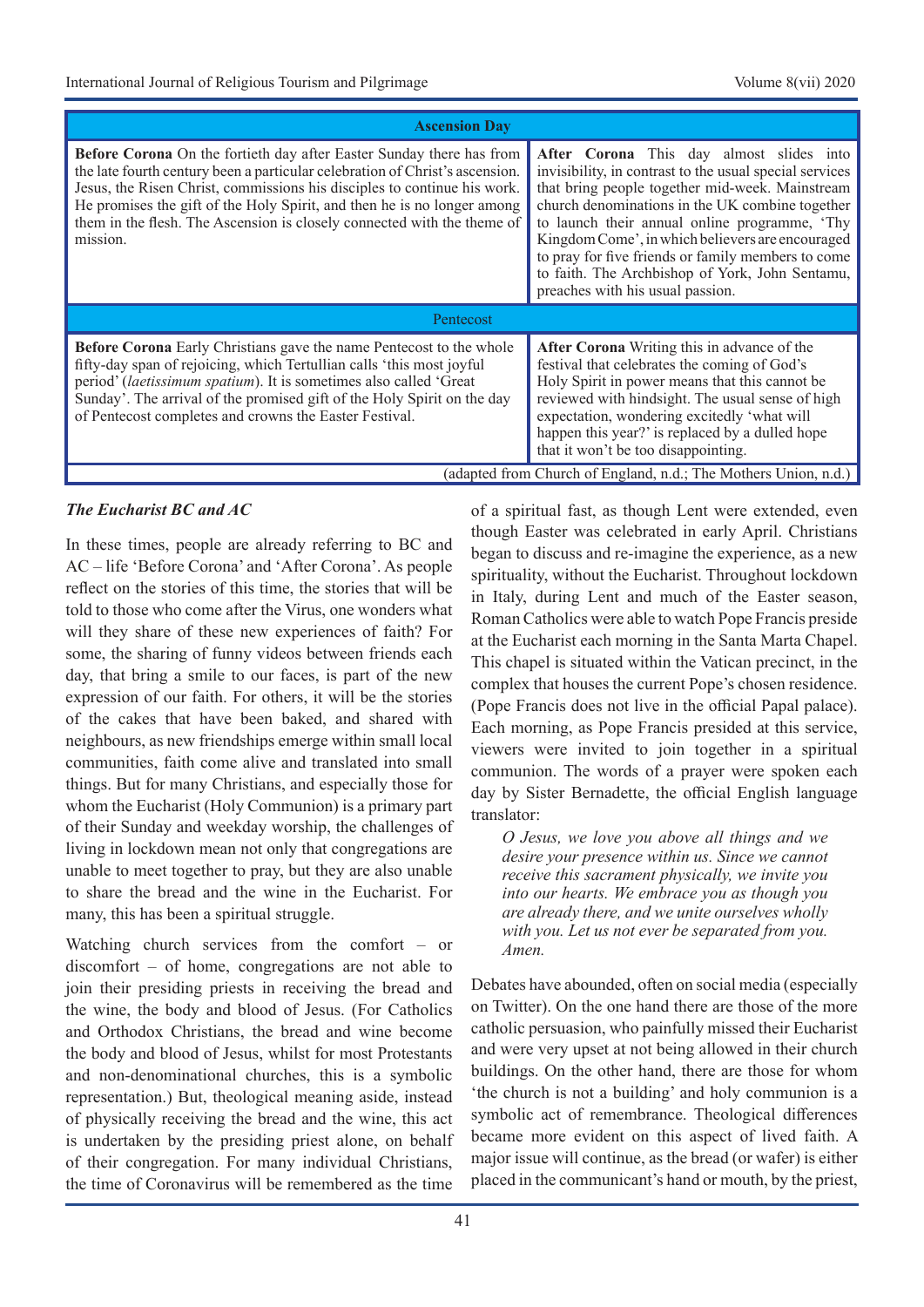as the presiding clergy move from one person to another. In Roman Catholic and Anglican traditions, the wine is offered to communicants from a 'shared cup'. The vessel is usually made of silver, which has anti-microbial properties, as does alcohol. Since the advent of HIV and AIDS, churches have assured their congregations that the risk of infection from drinking consecrated wine is low. In the UK, during foot and mouth epidemics of the past (www.gov.uk, 2008), the practice of receiving 'in one kind' only (i.e. just the bread / wafer) was imposed to reduce contamination. Most churches do not allow people to dip the wafer into the wine (this is called 'intinction'). This is because hands are more germ-infested than lips and mouths. When a communicant dips the bread / wafer into the wine, they may touch the rim of the cup with their hands, transferring germs that were on their hands onto the rim. Alternatively, they may accidentally dip their hand or fingers into the wine, along with the wafer. As this is an excellent method for spreading disease, intinction is very strongly discouraged (King, 2017).

Church of England clergy have been advised that the current circumstances are likely to continue for quite some time, until the development of a vaccine, or the eradication of the virus (which may apply in some countries sooner rather than later). This leaves a quandary regarding the future of the sacred rite of Eucharist (Holy Communion). We do not know what the Eucharist will look like AC (After Coronavirus), or how long clergy can expect the rest of the church to be satisfied with a 'spiritual communion' to replace the physical act (which is highly spiritual in its enaction). These theological concerns continue to inspire much debate and discussion as we continue through and begin to emerge from lockdown.

## **Christian Worship Moves Online**

Most churches turned to social media and online resources to share their worship services, whether they take place on Sunday or on a weekday, whether they are livestreamed or pre-recorded. It is important to acknowledge that for many disabled or housebound worshippers, their usual and sometimes only way of worshipping is through 'online church'. Any suggestions that this mode of church is 'second best' or 'good enough for now' have been met with robust feedback and criticism by community members, especially on Twitter. The demographics of many churches include elderly congregation members who may not have access to computers or smart-phones, or who may not be able to work the technology they do have. This has resulted in the widespread use of other methods, including phone calls, and paper invitations to ask for help, being delivered by church members to their neighbours.

Clergy also share ideas for what to do when technology fails, whether through WiFi cutting out (and having to learn about speed-testing data transfer, or how to use a WiFi booster) or when video telephony services crash. On the morning of Sunday 17 May 2020, many churches in the UK were live-streaming their services on Zoom, when they experienced a failure as the app crashed. Apparently in California, where Zoom is based, it did not occur to anyone that very early on Sunday morning would not be a good time to update the app. Unfortunately, this happened to coincide with the time that church services were being held in the UK, and so this resulted in widespread outages. This became known as 'the day the church broke Zoom'. Professional companies who provide live-streaming for commercial or public sector organisations know all too well the challenges of ensuring a smooth flow, with checks and double-checks prior to a live event. Clergy have been live-streaming services from their homes, not from their churches and have no access to now much-appreciated technical support, whether they may have had this previously in church, or not. Advice from a range of church communications support teams includes:

- Don't panic (written in large, friendly letters), as there are options available.
- Be prepared, keep things simple, and have a back-up, or three.
- Whatever your preferred channel is, have another option ready for a last-minute switch, e.g. Zoom, Facebook Live, Skype, YouTube, Instagram Live.
- Pre-record a message. It may not be the message you intended, but have a couple of short messages ready to push out on Facebook or YouTube should your live service be interrupted.
- Have a way of telling your church community if something has changed, via a Facebook group, an email or a telephone tree, as well as putting a notice on your church website.
- Think about creating ways for people to interact with each other, such as hosting a Zoom coffee later in the week, or sharing prayer requests.
- Follow up. Make sure people know they haven't been left on their own. Send messages to everyone after a technology failure and remind them of all the ways they can stay connected.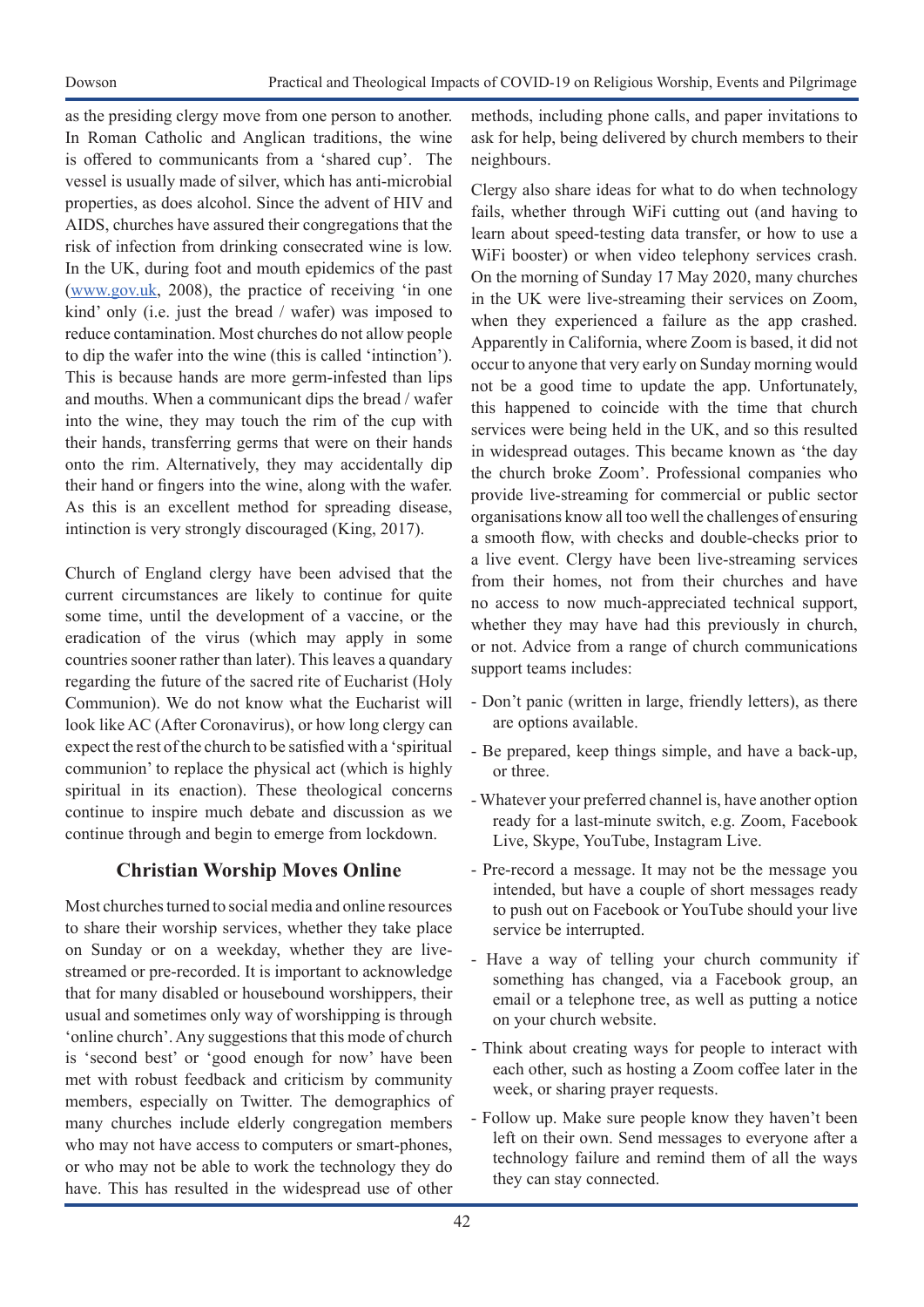- Help older people to log on in advance and remind them to have the iPad camera on their faces, not on the chair leg.

However, such advice has not always been well-received by hard-pressed clergy lacking in time, technical resources and / or training, whilst balancing work with home-schooling and surviving general pandemic anxiety.

It became increasingly important to control the sharing of Zoom codes as there have been distressing examples of 'Zoombombing' across all faiths, in which the open online doors of houses of worship have been infiltrated by trolls, hackers and objectors, generally disrupting services and events, and even displaying porn (Khan, 2020).

A Church of England 'Digital Labs' conference on livestreaming services in 2018 considered social media strategies and web developments to encourage the use of digital space to enhance the church's mission and build discipleship. In 2018 there were examples of churches live-streaming their services, but to do this well the buildings require reliable WiFi or hardwired internet access, and the ability to ensure good music and voice audio for quality transmission is acknowledged to be vital.

# **Church Buildings are Closed**

As church buildings were closed during the lockdown, even to clergy (apart from a weekly check, for insurance

| Figure 3: Recommendations for handling, cleaning and disinfecting cultural heritage (Vatican, 2020)             |                           |                                        |                                                                  |                                                                                      |                         |                                                                                 |                                        |                                              |
|-----------------------------------------------------------------------------------------------------------------|---------------------------|----------------------------------------|------------------------------------------------------------------|--------------------------------------------------------------------------------------|-------------------------|---------------------------------------------------------------------------------|----------------------------------------|----------------------------------------------|
| <b>BUILDINGS</b>                                                                                                |                           |                                        | <b>FLOORS AND</b><br><b>MOVABLE PROPERTY</b><br><b>PAVEMENTS</b> |                                                                                      |                         | <b>MISCELLANEOUS</b><br><b>MATERIALS OF</b><br>NO HISTORICAL<br><b>INTEREST</b> |                                        |                                              |
| Historical<br>value                                                                                             | No<br>historical<br>value | Antique<br>or<br>wooden                | Tiles or<br>marble                                               | Sacred<br>vessels                                                                    | <b>Vestments</b>        | <b>Documents</b><br>and archives                                                | Metals,<br>ceramics<br>and<br>crystals | Furniture,<br>doors and<br>wooden<br>fixings |
| Soap and<br>water or<br>No bleach<br>Water and<br>and No<br>alcohol<br>alcohol<br>and<br>No bleach              |                           |                                        |                                                                  | Keep aside those of<br>Reserved<br>greatest interest<br>access                       |                         |                                                                                 |                                        |                                              |
|                                                                                                                 |                           | Soap and<br>water No<br>bleach         | Water<br>and soap<br>or Water<br>and<br>bleach<br>$(0.5\%)$      | Water and<br>soap                                                                    |                         | Never spray                                                                     |                                        |                                              |
|                                                                                                                 |                           |                                        |                                                                  | Dry<br>thoroughly<br>after<br>cleaning                                               | Special dry<br>cleaning | Gloves and<br>masks                                                             | Soap and<br>water                      | Soap and<br>water                            |
|                                                                                                                 |                           |                                        |                                                                  | Special<br>Do not share<br>record for<br>enquiries                                   |                         |                                                                                 |                                        |                                              |
| Avoid forming<br>Ventilate after cleaning<br>puddles                                                            |                           | Individual process by type             |                                                                  | Process:<br>a. Apply<br>b. Allow to act $(1 \text{ min})$<br>c. Remove<br>d. Discard |                         |                                                                                 |                                        |                                              |
| Do not disinfect, do not restore<br>Do not spray                                                                |                           |                                        |                                                                  |                                                                                      |                         |                                                                                 |                                        |                                              |
| Use personal protection                                                                                         |                           | Avoid contact with the faithful        |                                                                  | Use personal protection                                                              |                         |                                                                                 |                                        |                                              |
| Do not fumigate<br>Signs: 'Do not touch'                                                                        |                           |                                        | Careful cleaning                                                 |                                                                                      |                         |                                                                                 |                                        |                                              |
| Clean and disinfect areas after each celebration                                                                |                           | Avoid handling by more than one person |                                                                  | Clean and disinfect areas<br>after each celebration                                  |                         |                                                                                 |                                        |                                              |
| Use gloves and masks                                                                                            |                           |                                        |                                                                  |                                                                                      |                         |                                                                                 |                                        |                                              |
| Avoid mixing products                                                                                           |                           |                                        |                                                                  |                                                                                      |                         |                                                                                 |                                        |                                              |
| Know the nature and composition of the cleaning products and the cultural asset on which they are to be applied |                           |                                        |                                                                  |                                                                                      |                         |                                                                                 |                                        |                                              |
| (Vatican, 2020)                                                                                                 |                           |                                        |                                                                  |                                                                                      |                         |                                                                                 |                                        |                                              |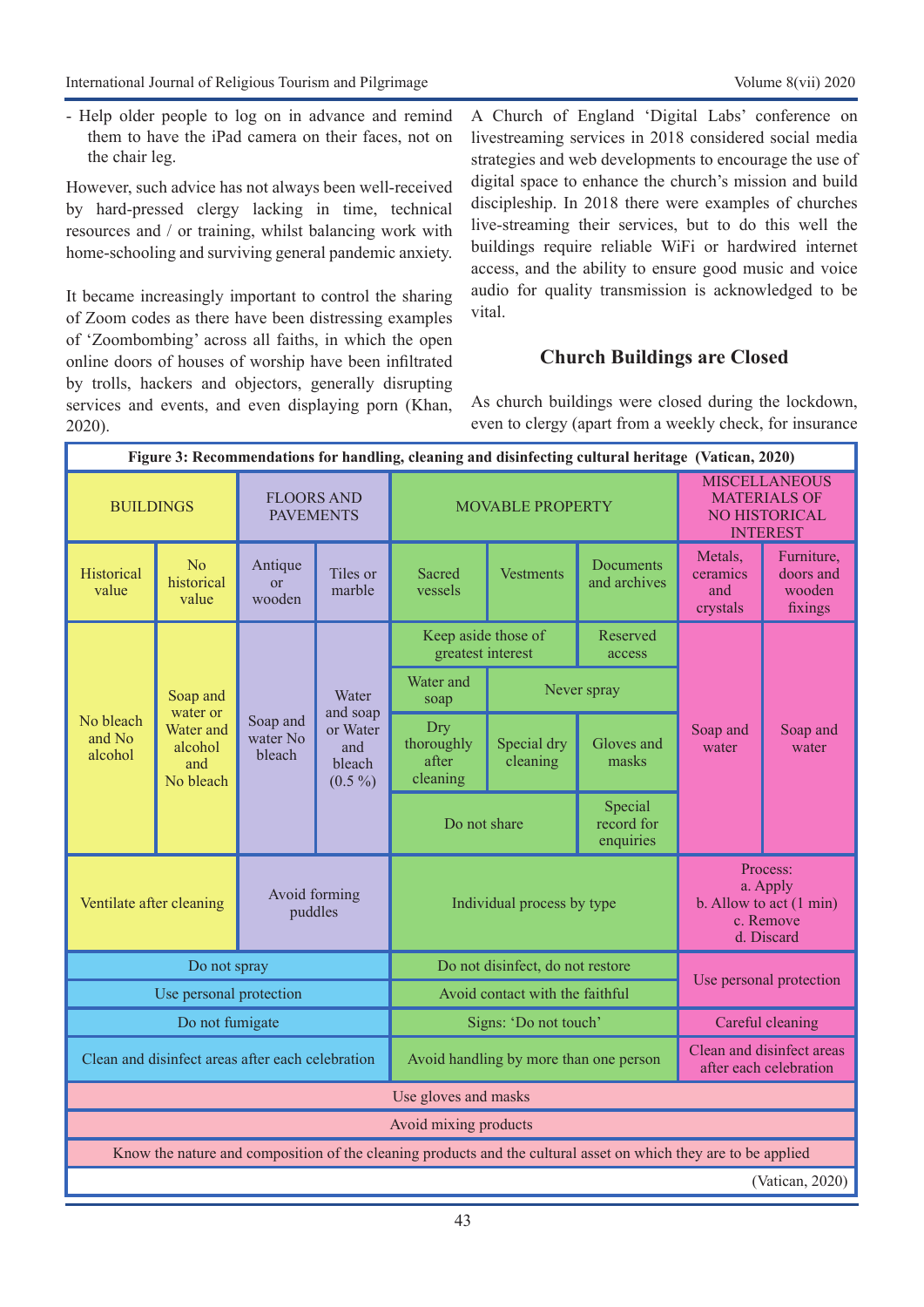and security purposes), most churches were locked at all times. This is in stark contrast to 'normal' pre-Coronavirus times, when some churches were opened each day for public services and private prayer. However, many churches offer additional provision to their local community, such as foodbanks, meals and resources for the homeless. Some other churches incorporate spaces hired by or leased to charities and businesses within their premises, including post offices, nurseries, toddler groups and even GP (doctors) surgeries. Even more churches offer space for hire, both religious spaces in church and non-religious spaces such as parish halls, to local community groups, charities, businesses and individuals for events. The issues of adequate cleaning and the requirements of continued social distancing remain paramount after lockdown ends.

# **Cleaning in Churches**

The issue of ensuring that churches were cleaned to an adequate standard once access was available again, however limited, was complex. The table in Figure 3 below shows the recommendations prescribed by the Roman Catholic Church in guidance released in May 2020. The Church of England issued similar guidance in May 2020, including requirements for the opening of churches to clergy, church members and the public. It was anticipated that this would be a slow process (Church of England, 2020b). Government announcements in June 2020 allowing the reopening of churches for private prayer were met with a cautious response, as some churches remained closed, whilst others, previously open (B.C.) for eight hours a day, decided to open initially for only three hours a week.

It is clear that strict processes for monitoring access and specialist staffing resources with specialist training were required, with provision for thorough cleansing between services once church buildings were reopened. The limitations on numbers allowed in churches for services, due to social distancing, means that multiple services may be held to ensure that congregation members are able to attend, however, the churches require cleaning between each service.

## **Social Distancing**

This section is inspired by an online discussion with academic and practitioner colleagues and former colleagues at the UK Centre for Events Management (Nightingale, Bowdin, Lomax & Dowson, personal

communication, 2020). The conversation was sparked by watching theatre managers on a television programme trying to demonstrate how a theatre could be run with two-metre distances between guests. Two metres gap between people requires roughly four square metres per person (putting each one in the middle of a two metre square). If that distance is reduced to 1.4 metres between people, two square metres per person is required, and it would then be possible to accommodate twice as many people into the event space. A social distance of one metre per person gives double the number again (and is close to the separation found in the wider seats in newer cinemas).

The basis for two metres is understood to have originated in the 1930s (Gilbert, 2020; Technology.Org, 2020). Whilst today, evidence suggests that droplets from a sneeze/cough can travel 8 metres, the original recommendation from the WHO was to keep a safe distance of one metre. However, advisors at the time thought that one metre would be difficult to keep, and so the distance was doubled to be safer. It is useful to be aware that two metres is slightly more than two arms lengths, so if two people were to stand next to each other with their arms stretched out, that would be about two metres' distancing. This is easier for people to be aware of than four metres, which is difficult to estimate. This rationale indicates that two metres was probably a proxy for 'keep your distance' rather than an actual number.

In May 2020, some British MPs were pressing for the two metre rule to be discarded or reduced, but as many businesses had gone to the trouble of measuring and marking the distances to get businesses running and people are working with it, the change seemed unlikely. In addition, the UK Government's chief scientific adviser warned that coronavirus transmission is significantly higher at one metre apart. Addressing the Parliamentary Health Select Committee, Sir Patrick Vallance explained that the risk of spending only six seconds standing one metre away from a person is equivalent to spending one minute standing two metres apart (Langford & Tolhurst, 2020). However, on 18 June 2020, after the UK Prime Minister announced in a national newspaper that there would be a reduction in the space required for social distancing, the UK's Scientific Advisory Group for Emergencies (Independent SAGE) issued a review of the scientific evidence comparing the dangers of reducing social distancing from two metres to one metre (SAGE, 2020). The change was estimated to reduce the safety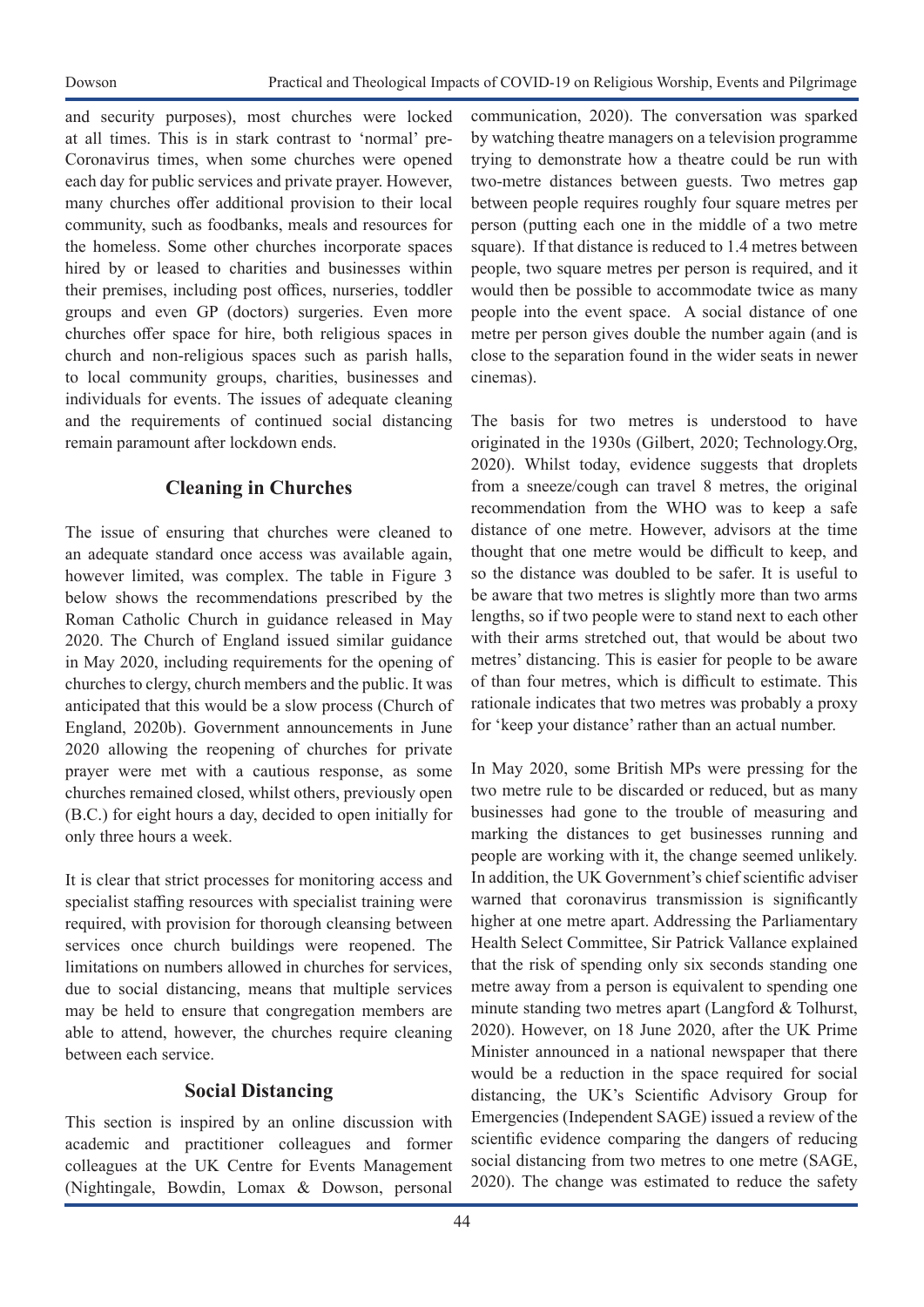of BAME and older age groups especially, effectively cancelling social distancing, and sending 'a 'back to normal' signal when we are still in the middle of a deadly pandemic' (SAGE, 2020).

From the perspective of the wider events industry, a key industry body, Business Visits and Events Partnership (BVEP, 2020) along with other events industry associations campaigned for business events to be recognised as 'organised events' rather than 'mass gatherings'. The rationale for this move is that it is possible to identify exactly who is attending certain events, which would enhance the effectiveness of 'track and trace' through a minor adjustment to the information that is gathered at event registration. Other social distancing and safety measures would be needed along with increased staffing to facilitate or enforce their application. This argument could be applied to many churches in that there are mostly 'regular' attendees, even if most do not attend every week.

Based on their events management experience, Nightingale *et al.* (2020) suggest that if there was a COVID-positive person sitting in a church service for one or two hours, along with a hundred other people, they might pass it on anyway, regardless of seating patterns. The complexity of undertaking Risk Assessments under the circumstances of having no agreed figures on the probability of transmission, is clear. However, if the church was able to have confidence that no one in the church or venue has COVID-19, this would be helpful evidence. Churches have similar considerations to theatres and other event spaces. However, it is notable that family groups are common in churches and they can sit together during church services, as they will not infect each other. They are together in church for one to two hours a week, whereas at home they will be together for 100 hours. Options could include holding church services outdoors, but this is only suitable in fine weather; however, this option has been considered by some, until buildings are fully re-open. To use a church building that has fixed pews, these events management experts suggest leaving alternate pews (rows) empty, with two metres apart between groups on a pew. Inside the church, most people would be facing forwards. However, the choir could be facing each other in the Nave and clergy do not face forwards, as they usually face the congregation. Additional safety requirements would be to undertake temperature checks on the way in, and the stipulation of wearing masks or visors. Any actions to spread people out

in the space available should prove useful in maintaining social distancing. Curtailing the activity to only include a service, in contrast to past practice that usually included refreshments and informal conversation after a service would be highly recommended from a health and safety perspective, but not good for social and mental wellbeing of the congregation. Tools such as the Zoe COVID-19 tracker app (https://COVID.joinzoe.com/about), which had over 3.9million users by June 2020, could enable a good estimate of disease prevalence in the area even before the government provides widescale testing. Guidance announced in June 2020 for implementation by 4 July when buildings such as churches were allowed to reopen included a requirement for taking names and contact details of each person attending a service.

The design of most church buildings tends to include high ceilings, with vaulted roofs, which allows for air circulation. However, there is a problem with all confined spaces, and churches are no different from any other event space in that regard. People breathing in other people's exhaled air has caused transmission in the past, including some notable church examples. In the early days of the virus spreading in South East Asia, a Christian sect in Seoul, South Korea was at the forefront: the Shincheonji Church of Jesus, the Temple of the Tabernacle of the Testimony claims to have over 245,000 followers (Rashid, 2020). In South Korea this is not an unusual size, as the country has many mega-churches. By late February 2020, some 60% of the country's 4,000 confirmed cases were linked to this secretive church, having attended services and prayer meetings (BBC, 2020b).

In Europe, a Baptist church in Germany that met on 10 May 2020 after restrictions were relaxed on 1 May was found to have resulted in 40 new cases of the virus (BBC, 2020c). Clarification is required regarding the need to socially distance once a person has recovered from the virus. This will necessitate reliable testing both for the virus and for the presence of antibodies, with assurance that re-infection cannot occur, before social distancing can be relaxed for such individuals.

## **Pilgrimage**

The Christian season that flows from Lent into Easter is a time when pilgrimage might be considered. However, in the 'new normal' of lockdown, travel was not possible. Even when lockdown was being eased, there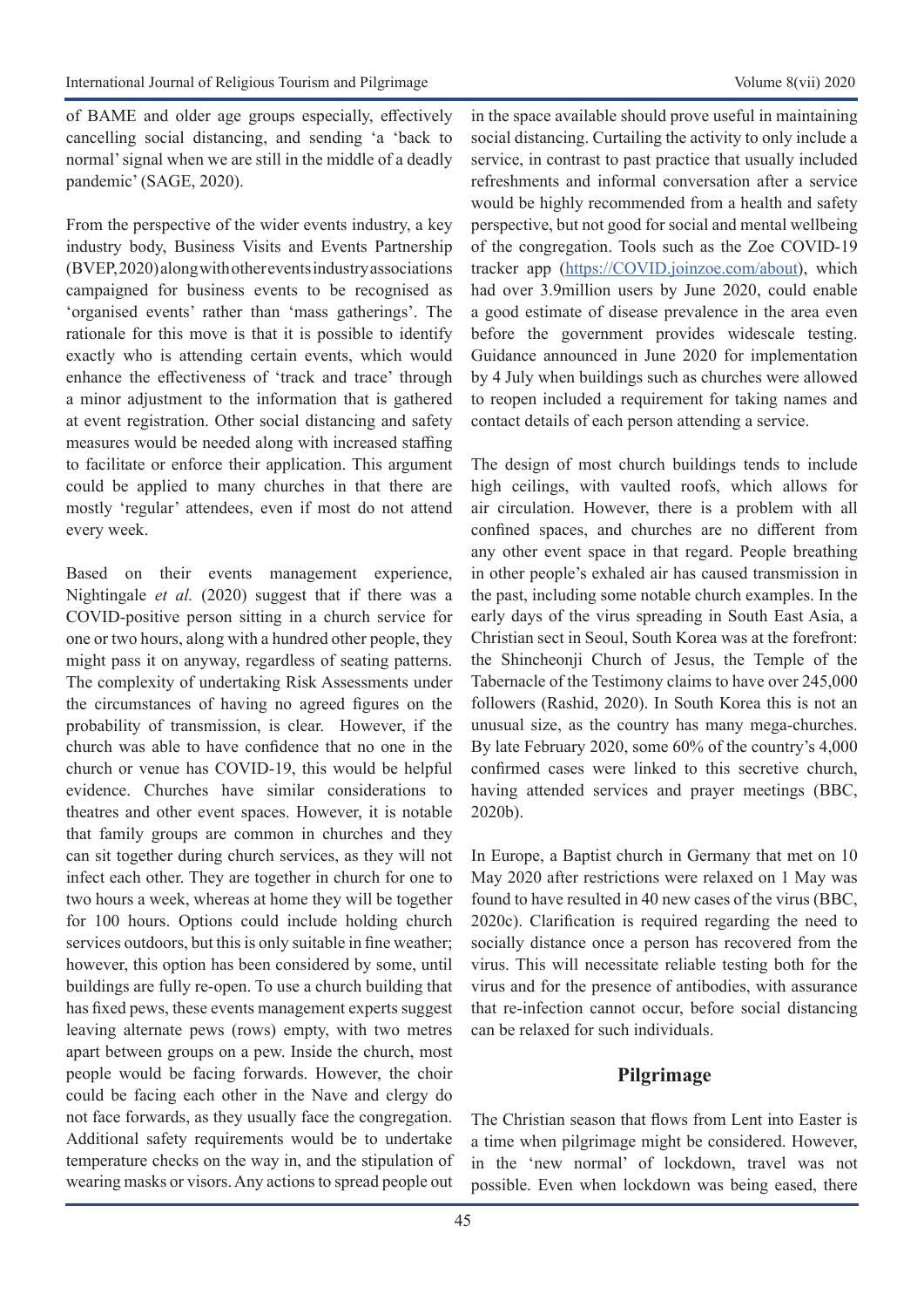was a problem with lack of toilets for public use that inhibited travel (for some). But in this season, people of faith developed creative ways of using the time and the space they are allowed to inhabit, to create new ways of pilgrimage. Many pilgrimage sites created or promoted virtual tours, whilst monasteries such as Taizé live streamed services and guided meditations. In the UK there were virtual pilgrimages by the Anglican Archbishop of Canterbury, the Catholic Archbishop of Westminster and the Chief Rabbi. These pilgrimages took place during allowable exercise time, as religious leaders made their way to key worker sites, including schools, hospitals, care homes, bus stops, supermarkets and food banks, to offer prayers and support. The initiator of this programme was Jonathan Wittenberg, a senior Masorti rabbi, who wanted to develop and promote a

*way of life in which we notice and care for each other with greater attentiveness and kindness. These are our most basic and most universal religious and human values* (Sherwood, 2020).

## **Church Leadership**

During the early days of the pandemic the role and visibility leaders of denominations and individual churches varied immensely. Although Pope Francis physically retreated within the bubble of the Vatican precinct, each morning he presided at Mass in the private Santa Marta Chapel. This daily service was livestreamed via various networks and media channels, with simultaneous translation into English and other languages, providing a visible reassurance for Roman Catholics and other observers. His Holiness announced an 'Intention' (or special purpose) for each service and preached a short homily that was relevant and comforting to viewers. This daily visible sign provided encouragement of some sense of continuity, despite the traumas exploding around the globe. Unfortunately these daily screenings concluded at the end of the Easter season.

The Anglican Church also retreated, led by the '*primus inter pares*' ('first among equals'), Archbishop Justin Welby, who remained in his official apartment in Lambeth Palace, London. Despite the fact that Lambeth Palace has its own chapel, the Archbishop of Canterbury chose to live-stream the Church of England's national Easter Sunday service from his kitchen. This was portrayed as an act of solidarity with the many Anglican clergy who were also live-streaming from their kitchens, spare bedrooms or gardens. This absence from church buildings

was caused in part by decisions made (and which have continued to be made) at UK national government level, along with similar decisions at local government levels, often without consultation with national or local church leaders. In the UK, as in other places, all churches were closed. Despite the fact that some clergy live in accommodation that directly connects into the church building, no access was allowed into churches for any activities other than Health and Safety checks. Religious communities such as the Community of the Resurrection at Mirfield were able to continue to hold their various services every day, from Morning Prayer to Compline, and these all continue to be live-streamed to Facebook.

At local and regional levels, bishops and their diocesan organisations have offered regular advice and support to clergy, with detailed policy and procedural updates almost on a daily basis. Some have been more prescriptive, whilst others have offered choice – leaving decisions up to the local incumbent (Vicar) to make decisions on re-opening church buildings and offering worship opportunities based on their local context and resources.

On a global level, all religious leaders have been encouraged to influence their followers, working together for peace during the pandemic. On 12 May 2020, the United Nations Secretary-General, Antonio Guterres addressed a high-level video conference at which he thanked religious leaders for their support in 'joining forces to promote social cohesion, mutual respect and understanding, unity and solidarity' (UN, 2020a). The UN also garnered some fifty examples of faith organisations and leaders around the world in supporting and guiding their communities during the early stages of the pandemic (UN, 2020b). In April 2020, the World Health Organization produced interim guidance with practical considerations and recommendations for religious leaders and faith-based communities, in clear recognition of the vital role that religious leaders play within their faith contexts. The WHO noted faith leaders' importance as 'a primary source of support, comfort, guidance, and direct health care and social service, for the communities they serve' (WHO, 2020b), The US-based thinktank, the Council on Foreign Relations, also recognised the role of religious leaders in offering prayers and support within the communities they serve (Robinson, 2020).

Meanwhile, academics and faith based organisations have begun studying the impact of the virus on the faith practices of Christians in the UK (Gledhill, 2020; Savanta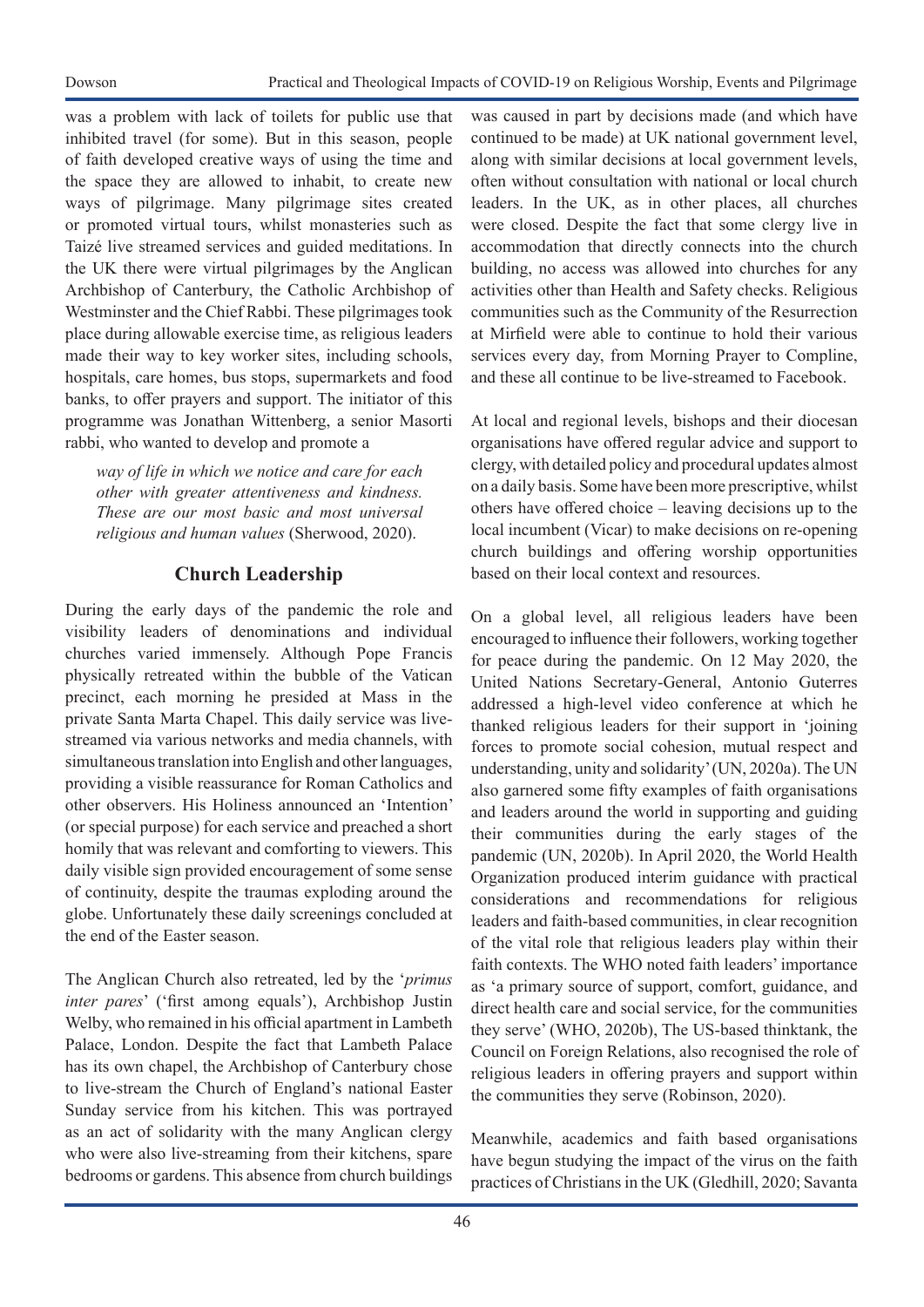ComRes, 2020). In Ireland, the Irish Council of Churches commissioned research that found seven out of ten faith communities were providing social services to their local communities. The proportion of faith communities in Ireland providing online worship rose from 66% to

87%, and clergy and other religious staff were designated key workers in the UK and Ireland. This is said to be in recognition of their vital role in 'burying the dead, comforting the grieving, and providing focal points for communities' (Gledhill, 2020).

Commercial research organisation, Savanta ComRes undertook four public omnibus opinion polls in April-May 2020, on behalf of clients Tearfund and Christian Aid, which included research questions about the public perception of the role of faith leaders in the crisis. This was followed by a webinar for invited faith leaders and researchers (attended by the author), to discuss the results. The research found that some 61% of the public agreed that faith leaders have a role to play in providing guidance during the pandemic. In particular, younger people were most likely to seek guidance from a religious leader, which is surprising as this generation has less direct experience of religious practice in their home family context (Savanta ComRes, 2020). The research also noted that unprecedented numbers of people, often without church connections, were engaging with online worship services.

# **Eventization of Faith**

Whilst reviewing the impact of the pandemic on Christian communities, this paper also aims to contribute to the ongoing development of the concept of Eventization of Faith. Previous research (Dowson, 2014; Dowson, 2016; Dowson & Lamond, 2017; Dowson, Yaqub & Raj, 2019) has focused on several aspects that are relevant here. Firstly, the extended use of church buildings beyond the Sunday services, including commercial and private hire of facilities has been hugely impacted by the pandemic, as churches have been closed, especially during lockdown. The only activities that have continued are local community social provision such as foodbanks that operate out of church premises, and the continuation of vital community resources such as post offices and GP (doctors') surgeries, where they exist within church premises. Secondly, all church events programmes have been curtailed completely, or moved online, as interaction between people is restricted by the requirement for social distancing. Along with other events, the challenge will be

to develop programmes that allow face to face interaction in the future. A popular meme pictures the Vicar on the phone, sitting at their desk, and consulting a wallplanner of seating arrangements, as the caller asks for seats at the carol service. The reality that the pandemic will impact Christmas services some nine months after initial lockdown in the UK, is sinking in. As a result, some churches are already turning to standard event management tools such as Eventbrite or Ticketmaster to allocate seats at services, as social distancing limits capacity. In addition, services will be repeated multiple times, with strict cleaning processes in place in between iterations. The introduction of live-streaming continues as churches re-open for services, weddings and funerals, is becoming part of the 'new normal'.

# **Future thinking – shaping research**

The future of the church and the ways in which worship is practised as a result of the pandemic, and its ongoing impact covers a range of vital issues:

- *Theological implications of the future of the Eucharist, especially in more catholic churches*. Whilst buildings were closed to the public, and even to clergy, it was not possible to celebrate this holy ritual face to face except within a closed household. Theological differences between and even within denominations mean that those for whom the Eucharist is more important and a more regular practice would not consider or allow the virtual blessing and consecration of the elements of bread and wine. Some fear that this could mean the end of the Eucharist, whilst others suggest that it may no longer be possible for the Eucharist to be the focus of every service, the 'centre of All That We Do' (Holdsworth, 2020). Once congregations return to their churches, the Eucharist is likely to be taken 'in one kind' only. During this time, it is not only the Eucharist that has been affected. There are other sacraments and sacred acts that have not been possible in person: Last Rites, Confirmation, Confession, Marriages, Ordinations, Baptisms. And what is the Eucharist without the gathered community? Theologians and congregations will have plenty of deep questions to discuss in the coming months and possibly years, as we await a vaccine or some other positive outcome (Barrett, 2020).
- *Training and skills development, technical resources*: Webinars and online courses for upskilling and development, as well as providing spaces for discussion and debate, are already and will become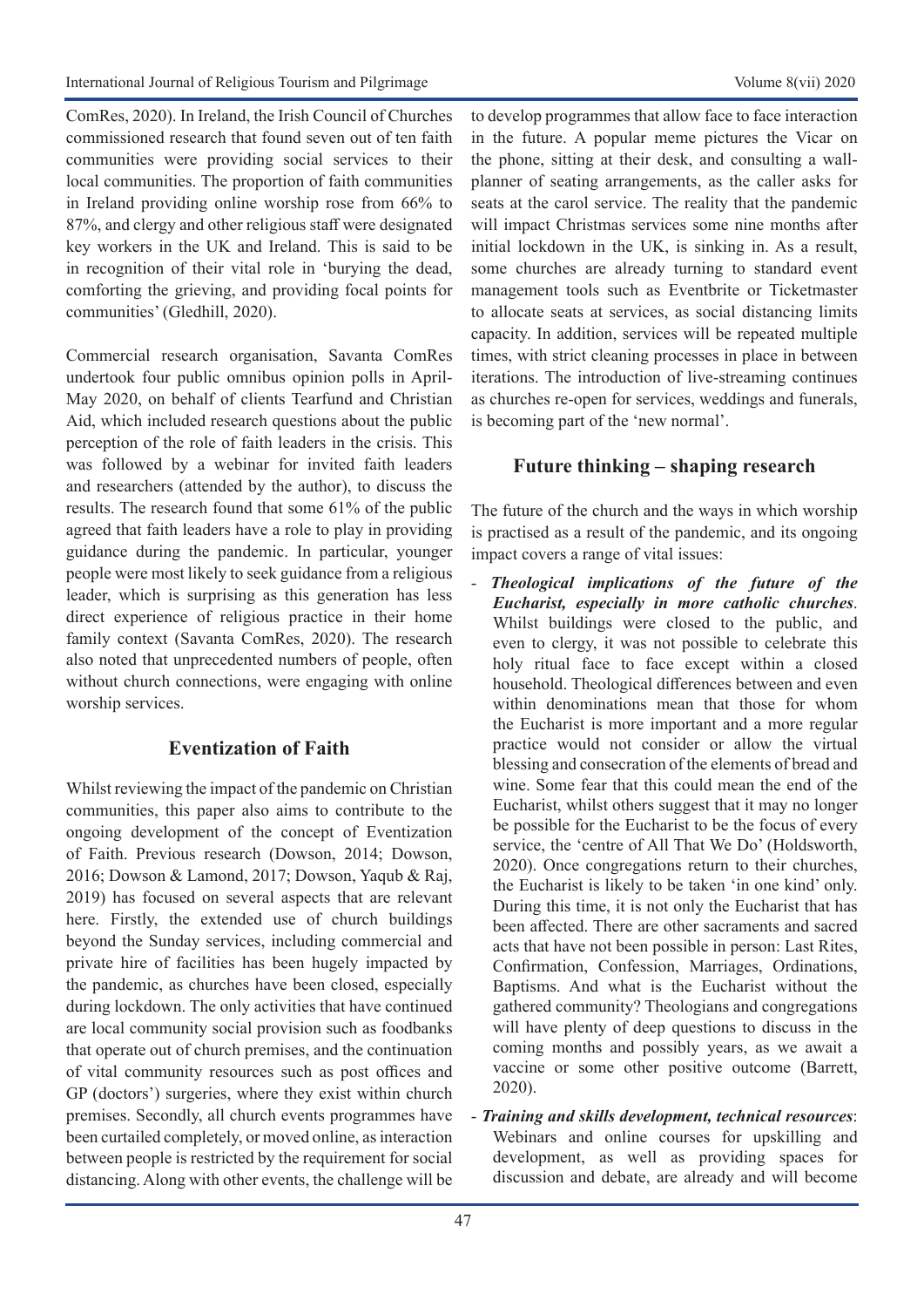increasingly important, for clergy and those lay people with volunteering roles in churches. Practical issues such as the lack of reliable WiFi or technical hardware in church buildings will dominate as churches seek funding and permissions to make these vital changes.

- Ensuring social distancing once churches reopen may be done through a range of events-related processes, including ticketing (Sherwood, 2020b), as the Eventization of Faith (Dowson *et al.*, 2019) continues to make inroads in religious practice. The UK Government Task Force is taking account of the health and safety requirements for all faith groups as it meets throughout 2020.
- *The role of the Church of England in the public square*: A debate has raged within and beyond the Church of England as to the impact of the pandemic on the special role that the Church of England occupies within the state. Accusations of invisibility of the church due to its withdrawal of public worship from sacred buildings are met with examples of practical support within communities (Cottrell, 2020). Has the Church left the building, or has the Church discovered new ways of 'being church' within the local communities it inhabits?

This paper posed three research questions, which have been considered in discussing the impacts of the COVID-19 pandemic. It is hoped that this practical assessment of the activities of churches during the pandemic will help to shape the future research agenda, post-pandemic, as outlined in the previous section. The study asked what churches and their congregations do, when the church buildings are closed, and all religious events are cancelled or postponed. The answer has been, simply, to move online. However, there has been much creative thinking about the future and planning for new ways to engage. These considerations are not only for existing congregations, but also for new people who may not consider themselves to be 'believers' or 'faith adherents', but who have begun to observe or consume the wide range of virtual spiritual food that continues to be produced.

**Summary**

The question of the role and impact of church leaders and organisations has found that international and global organisations value the input provided in leading and influencing their own faith communities. Denominational church leaders have responded to the current circumstances in different ways, and some approaches have been met with criticism from within the church structures, but it appears that the influence of the church is not diminished by the withdrawal from church buildings, as many more people access online services.

The full theological implications for church worship and Christian religious practices as a result of the virus are being considered, as the church wrestles with implementing changes that will be required, from the complications of social distancing, to the possibility of church without a Eucharistic focus.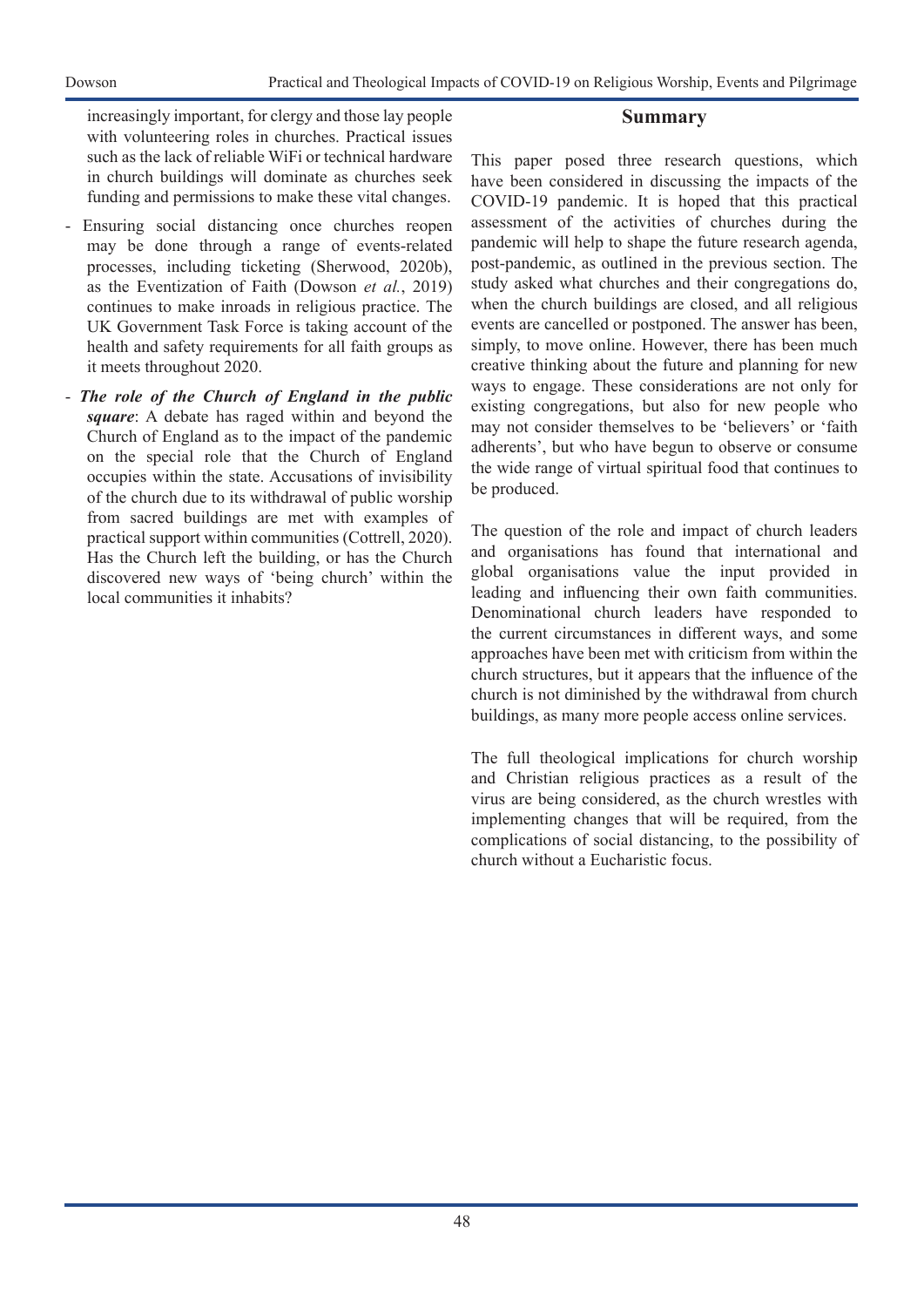#### **References**

- Barrett, J. (2020) What about The Eucharist? Podcast. Re:Thinking Aloud. [Internet] <https://re-thinking-aloud. simplecast.com/episodes/what-about-the-eucharist> [Accessed 23/05/2020]
- BBC (2020a) 'Coronavirus: What are the lockdown rules for the over-70s?' BBC 11/05/2020. [Internet] <https://www. bbc.co.uk/news/uk-52575594> [Accessed 19/05/2020]
- BBC (2020b) 'Coronavirus: South Korea church leader apologises for virus spread'. 02/03/2020 [Internet] <https://www.bbc.co.uk/news/world-asia-51701039> [Accessed 23/05/2020]
- BBC (2020c) 'Coronavirus: Over 40 COVID-19 cases traced to church service in Germany'. BBC 23/05/2020 [Internet] <https://www.bbc.co.uk/news/world-europe-52786242> [Accessed 28/05/2020]
- Béres, L. (2012) 'A Thin Place: Narratives of Space and Place, Celtic Spirituality and Meaning'. Journal of Religion and Spirituality in Social Work: Social Thought, Vol, 31 Issue 4. [Internet] <http://dx.doi.org/10.1080/15426432.2012.7 16297> [Accessed 21/05/2020]
- Boseley, S. (2020) 'Coronavirus 'could infect 60% of global population if unchecked'.' 12 February 2020. The Guardian. [Internet] <https://www.theguardian.com/ world/2020/feb/11/coronavirus-expert-warns-infectioncould-reach-60-of-worlds-population> [Accessed 19/05/2020]
- Bradford Council (2020) 'Faith Leaders to attend cremations.' Bradford Council [email 07/04/2020]
- Business Visits and Events Partnership (2020) COVID-19 Leaves UK Event Industry Suppliers on Knife Edge 09/04/2020 [Internet] https://www. businessvisitsandeventspartnership.com/news/bveppress-releases/790-a-report-into-the-prospects-for-theevents-industry-supply-chain-during-the-COVID-19 industry-shutdown [Accessed 22/05/2020]
- Campbell, D., Perraudin, F., Davis, N. & Weaver, M. (2020) 'Calls for inquiry as UK reports highest COVID-19 death toll in Europe'. The Guardian. [Internet] <https://www. theguardian.com/world/2020/may/05/uk-coronavirusdeath-toll-rises-above-32000-to-highest-in-europe> [Accessed 21/05/2020]
- Church of England (2019) Canons of the Church of England, Section B. [Internet] <https://www.churchofengland. org/more/policy-and-thinking/canons-church-england/ section-b#b52> [Accessed 17/06.2020]
- Church of England (2020a) Church updates guidance on weddings and baptisms in light of coronavirus 19/03/2020 [Internet]  $\langle \frac{https://www.churchofengland.org/more/}{https://www.churchofengland.org/more/}$ media-centre/news/church-updates-guidance-weddingsand-baptisms-light-coronavirus> [Accessed 21/05/2020]
- Church of England (2020b) Coronavirus (COVID-19) guidance for churches. 19/03/2020 [Internet] <https://www. churchofengland.org/more/media-centre/coronavirus-COVID-19-guidance-churches> [Accessed 21/05/2020]
- Church of England (n.d.) Times and Seasons. [Internet] <https://www.churchofengland.org/prayer-and-worship/ worship-texts-and-resources/common-worship/churchsyear/times-and-seasons/> [Accessed 20/05/2020]
- Collins, P. (2005) 'Thirteen Ways of Looking at Ritual'. Journal of Contemporary Religion. Vol. 20, Issue. 3 (2005) pp323-342 [Internet] <http://www.tandfonline. com/doi/abs/10.1080/13537900500249855> [Accessed 21/05/2020]
- Cottrell, S. (2020) 'The Church will emerge from the Coronavirus crisis even stronger'. The Daily Telegraph. 11/05/2020 [Internet] <https://www.telegraph.co.uk/ news/2020/05/11/church-will-emerge-coronavirus-crisiseven-stronger/> [18/05/2020]
- Dowson, R. (2014) 'Religion, Community and Events'. In Jepson, A. & Clarke, A. (Eds.) Exploring Community Festivals and Events. Abingdon: Routledge.
- Dowson, R. (2016) 'Event as Spiritual Pilgrimage: A Case Study of the 'Cherish' Christian Women's Conference'. International Journal of Religious Tourism and Pilgrimage: Vol. 4: Iss. 2, Article 4. [Internet] <http://arrow.tudublin. ie/ijrtp/vol4/iss2/4> [Accessed 21/05/2020]
- Dowson, R. & Lamond, I. (2017) 'Religion and Politics Event, Authenticity and Meaning: A dialogical approach'. In: Jepson, A. & Clarke, A. (Eds.) Power, Construction and Meaning in Festivals'. Abingdon: Routledge.
- Dowson, R., Yaqub, M.J. & Raj, R. (Eds.) (2019) Spiritual and Religious Tourism: Motivations and Management. Wallingford, UK: CABI
- Football Association (2020) Joint statement with PL & EFL on COVID-19 13/03/2020 [Internet] <http://www.thefa. com/news/2020/mar/13/fa-premier-league-efl-statementfootball-suspended-130320> [Accessed 19/05/2020]
- Gilbert, L. (2020) Spatial distancing rules for health workers may be insufficient: review. University of New South Wales, Australia. 21/05/2020 [Internet] <https:// newsroom.unsw.edu.au/news/health/spatial-distancingrules-health-workers-may-be-insufficient-review> [Accessed 21/05/2020]
- Gledhill, R. (2020) 'Academics Study Impact of COVID-19 on Christians'. The Tablet. 28 May 2020. [Internet] <https://www.thetablet.co.uk/news/12985/academicsstudy-impact-of-COVID-19-on-christians> {Accessed 17/06/2020]
- Holdsworth, K. (2020) 'What if this is the end of the Eucharist?' Blog: What's in Kelvin's Head? [Internet] <https:// thurible.net/> [Accessed 18/05/2020]
- Jolley, A. (2016) Guidance: Funerals. Church of England, Leeds Diocese. 27/07/2016.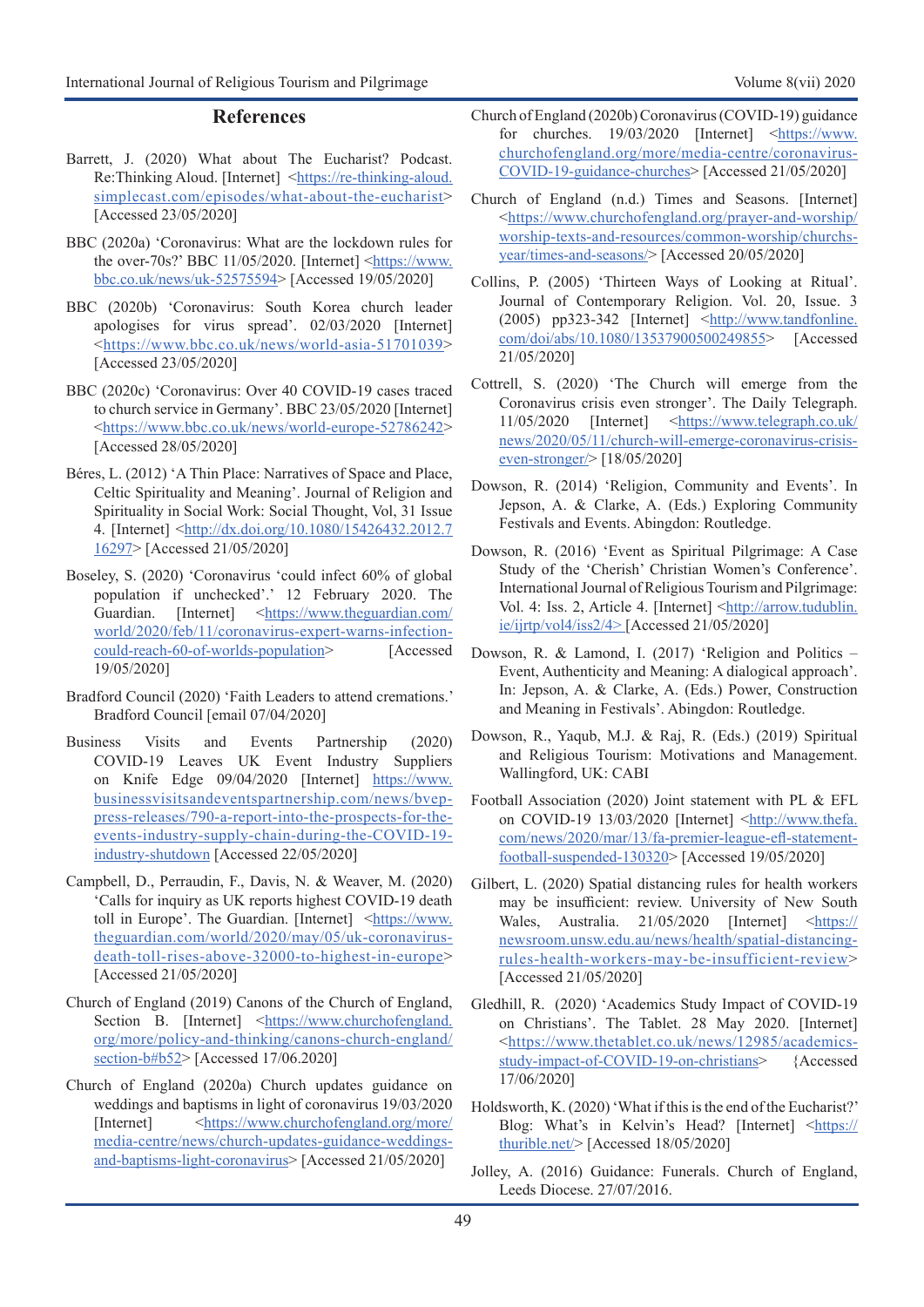- Jolley, A. (2020) Guidance: Funerals, Duty Rotas and Direct Cremations. Church of England, Leeds Diocese. 14/04/2020.
- Khan, A. (2020) 'Zoombombing' comes for houses of worship. Religion News Service. 30/03/2020 [Internet] <https:// religionnews.com/2020/03/30/zoombombing-epidemiccomes-for-houses-of-worship/> [Accessed 23/05/2020]
- King, C. (2017) Sharing the Common Cup: some interesting facts about hygiene. St. George's Church, Calgary, Canada. 01/08/2017 [Internet] <https://www.stgeorgescalgary. com/blog/sharing-the-common-cup-interesting-factsabout-hygiene> [Accessed 21/05/2020]
- Langford, E. & Tolhurst, A. (2020) 'Coronavirus risk up to '30 times higher' if two-metre rule dropped, Government's chief scientist warns.' 05/05/2020 Politics Home. [Internet] <https://www.politicshome.com/news/article/ coronavirus-risk-up-to-30-times-higher-if-twometredistancing-rule-dropped-vallance-warns> [Accessed 22/05/2020]
- Lowe, S. (2020) 'Atlético braced for noisy night at Anfield before going behind closed doors'. The Guardian 11/03/2020 [Internet] <https://www.theguardian.com/ football/2020/mar/11/atletico-madrid-noisy-nightliverpool-anfield-champions-league-behind-closed-doorscoronavirus> [Accessed 19/05/2020]
- Murphy, L. (2020) 'Stereophonics and Lewis Capaldi face massive backlash for playing huge gigs at the weekend' Entertainment. 16/03/2020 [Internet] <https:// entertainment.ie/music/stereophonics-and-lewis-capaldiface-massive-backlash-for-playing-massive-gigs-at-theweekend-445472/> [Accessed 19/05/2020]
- Nightingale, J., Bowdin, G.A.J., Lomax, D. & Dowson, R. (2020) Social Distancing: an events management perspective. Personal Communication, 20/05/2020.
- Pfadenhauer, M. (2010) 'The Eventization of Faith as a marketing strategy: World Youth Day as an innovative response of the Catholic Church to pluralization.' International Journal of Nonprofit and Voluntary Sector Marketing. Volume 15, no. 4 (November 2010): 382-394.
- Rashid, R. (2020) 'Being Called a Cult Is One Thing, Being Blamed for an Epidemic Is Quite Another.' New York Times. 09/03/2020 [Internet] <https://www.nytimes. com/2020/03/09/opinion/coronavirus-south-koreachurch.html> [Accessed 23/05/2020]
- Robinson, K. (2020) 'How are major religions responding to the Coronavirus?' Council for Foreign Relations, 19 March 2020. [Internet] <https://www.cfr.org/in-brief/howare-major-religions-responding-coronavirus> [Accessed 17/06/2020]
- Savanta ComRes (2020) Faith During Lockdown, Webinar 23 June 2020.
- Scharen, C.B. (2012) (Ed) Explorations in Ecclesiology and Ethnography. Grand Rapids, MICH: William B. Eerdmans Publishing Company.
- Scientific Advisory Group for Emergencies (SAGE) (2020) Review of Scientific Evidence on 2-metre Versus 1-metre Social Distancing. 18 June 2020. [Internet] <https://www. independentsage.org/review-of-scientific-evidence-on-2-metre-versus-1-metre-social-distancing/> [Accessed 24/06/2020]
- Six Nations (2020) England-Wales Match Report [Internet] <https://www.six-nations-guide.co.uk/2020/england-vwales.html> [Accessed 19/05/2020]
- Six Nations Rugby (2020) Fixtures. [Internet] <https://www. sixnationsrugby.com/fixtures/> [Accessed 19/05/2020]
- Sherwood, H. (2020a) Religious leaders to go on 'virtual pilgrimages' to pray for NHS staff'. 10/05/2020 The Guardian. [Internet] <https://www.theguardian. com/world/2020/may/10/religious-leaders-virtualpilgrimages-pray-nhs-staff-coronavirus> [Accessed 18/05/2020]
- Sherwood, H. (2020b) 'UK churches consider ticketing for when they reopen after lockdown'. 15/05/2020 The Guardian. [Internet] <https://www.theguardian. com/world/2020/may/15/churches-consider-ticketingfor-when-they-reopen-after-lockdown-coronavirus> [Accessed 18/05/2020]
- Stevens, S. (2020) NHS Chief Executive's Letter to NHS 17/03/2020 [Internet] <https://www.england.nhs.uk/ coronavirus/wp-content/uploads/sites/52/2020/03/urgentnext-steps-on-nhs-response-to-COVID-19-letter-simonstevens.pdf> [Accessed 19/05/2020]
- Technology.Org (2020) Social distancing standard of 1-2 metres comes from 1930's and is obviously outdated. 27/04/2020 [Internet] <https://www.technology. org/2020/04/27/social-distancing-standard-of-1-2 metres-comes-from-1930s-and-is-obviously-outdated/> [Accessed 21/05/2020]
- The Mothers' Union (n.d.) The History of Mothering Sunday. [Internet]  $\langle \frac{https://www.mothersunion.org/about-1}{https://www.mothersunion.org/about-1} \rangle$ mothering-sunday> [Accessed 20/05/2020]
- Till, R. (2010) Pop Cult: Religion and Popular Music. London: Continuum International Publishing Group.
- Turner, S. (2013) Popcultured: Thinking Christianly about Style, Media and Entertainment. Nottingham: Inter-Varsity Press.
- UK Government Cabinet Office (2020) Government announces roadmap taskforces 13/05/2020 [Internet] <https:// www.gov.uk/government/news/government-announcesroadmap-taskforces> [Accessed 21/05/2020]